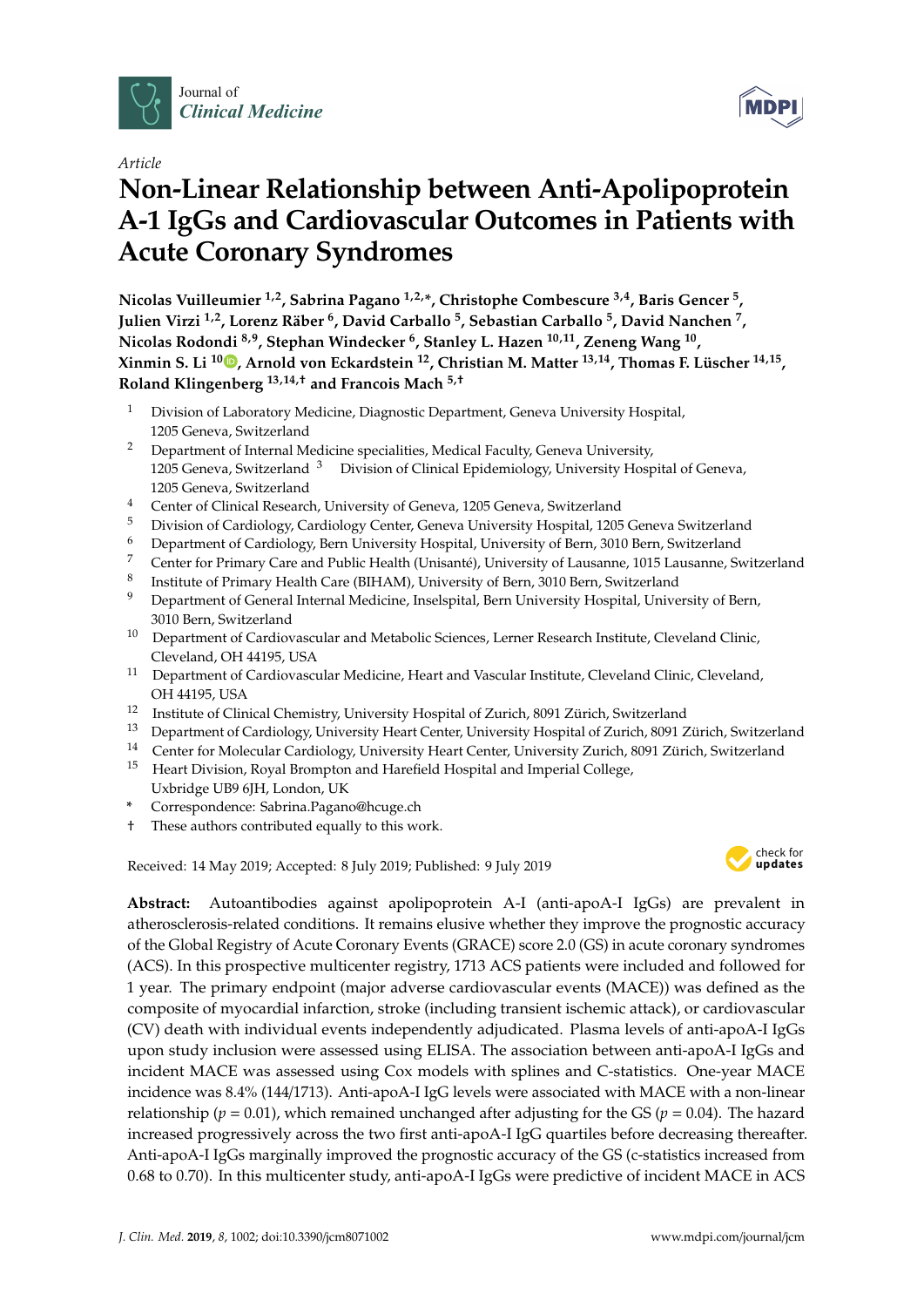independently of the GS but in a nonlinear manner. The practical implications of these findings remain to be defined.

**Keywords:** acute coronary syndrome; biomarkers; anti-apolipoprotein A-I autoantibodies; GRACE score; C-statistics

# **1. Introduction**

Over the last decades, the insight into the pathogenesis of atherosclerosis evolved from a lipid-centered disease to a predominantly T-helper (Th)-1 driven immune response against various antigens and auto-antigens within atherosclerotic plaques [\[1–](#page-11-0)[3\]](#page-11-1). Among the latter, both cellular and humoral autoimmune responses against different membrane proteins, native or modified lipoproteins have been shown to modulate the course of atherogenesis either in a pro- or anti-atherogenic manner [\[4,](#page-11-2)[5\]](#page-11-3). Reflecting this intrinsic biological complexity, several autoantibodies have been detected in sera of individuals and associated either with an increased or decreased cardiovascular (CV) risk [\[6–](#page-12-0)[10\]](#page-12-1).

Among autoantibodies targeting lipoproteins potentially associated with increased CV risk, those directed against apolipoprotein A-I (apoA-I), the major protein of high-density lipoprotein (HDL), appear as appealing candidates. Indeed, most observational studies performed so far indicate that antibodies against anti-apoA-I (anti-apoA-I IgGs) were an independent CV risk factor predictive of poor prognosis, both in the general population and in different CV risk settings, associated with a systemic pro-inflammatory profile and atherosclerotic plaque vulnerability [\[11–](#page-12-2)[22\]](#page-12-3). Furthermore, in vitro and in vivo studies indicate that these autoantibodies can promote the loss of HDL anti-oxidative function [\[15\]](#page-12-4), induce sterile inflammation, atherogenesis, myocardial necrosis, and death in experimental mouse models through activation of a specific innate immune receptor complex consisting of Toll-like receptor (TLR)2, 4, and CD14 [\[23](#page-13-0)[–25\]](#page-13-1).

Nevertheless, it is unknown whether anti-apoA-I IgGs provide incremental prognostic value over the Global Registry of Acute Coronary Events (GRACE) risk score 2.0 [\[26\]](#page-13-2) after acute coronary syndromes (ACS), and whether such an association could follow a nonlinear relationship with the hazards, as recently shown for HDL-cholesterol regarding incident overall mortality [\[27\]](#page-13-3). Finally, we explored the associations between anti-apoA-I IgGs and other clinical and biological variables available for this cohort [\[28](#page-13-4)[,29\]](#page-13-5), such as lipid profile, high sensitivity C-reactive protein (hs-CRP), *N*-terminal pro-brain natriuretic peptide (NT-proBNP), high-sensitivity troponin T (hs-cTnT), trimethyl-amine-*N*-oxide (TMAO), red blood cells, white blood cells, and platelets counts.

## **2. Experimental Section**

## *2.1. Study Population*

These findings are derived from the prospective multicenter Swiss ACS Cohort [\[28,](#page-13-4)[30,](#page-13-6)[31\]](#page-13-7), as part of the Special Program University Medicine (SPUM), which enrolled patients referred for coronary angiography with a primary diagnosis of ACS at one of the participating University Hospitals (Zurich, Bern, Lausanne, Geneva; Clinical Trials Registration number: NCT01000701; [www.spum-acs.ch\)](www.spum-acs.ch) between December 2009 and October 2012. Of 2168 included Biomarker Cohort 1 patients, 1713 ACS patients had available anti-apoA-I IgG measurements in addition to the previously described clinical and laboratory data and were included in this study.

Briefly, inclusion criteria were: (1) patients older than 18 years admitted within 5 days (preferably within 72 h) after pain onset with the main diagnosis of S–T segment (ST)-elevation myocardial infarction (STEMI), non-ST-elevation myocardial infarction (NSTEMI), or unstable angina (UA); (2) persistent ST-segment elevation or depression, T-inversion or dynamic Electrocardiogram (ECG)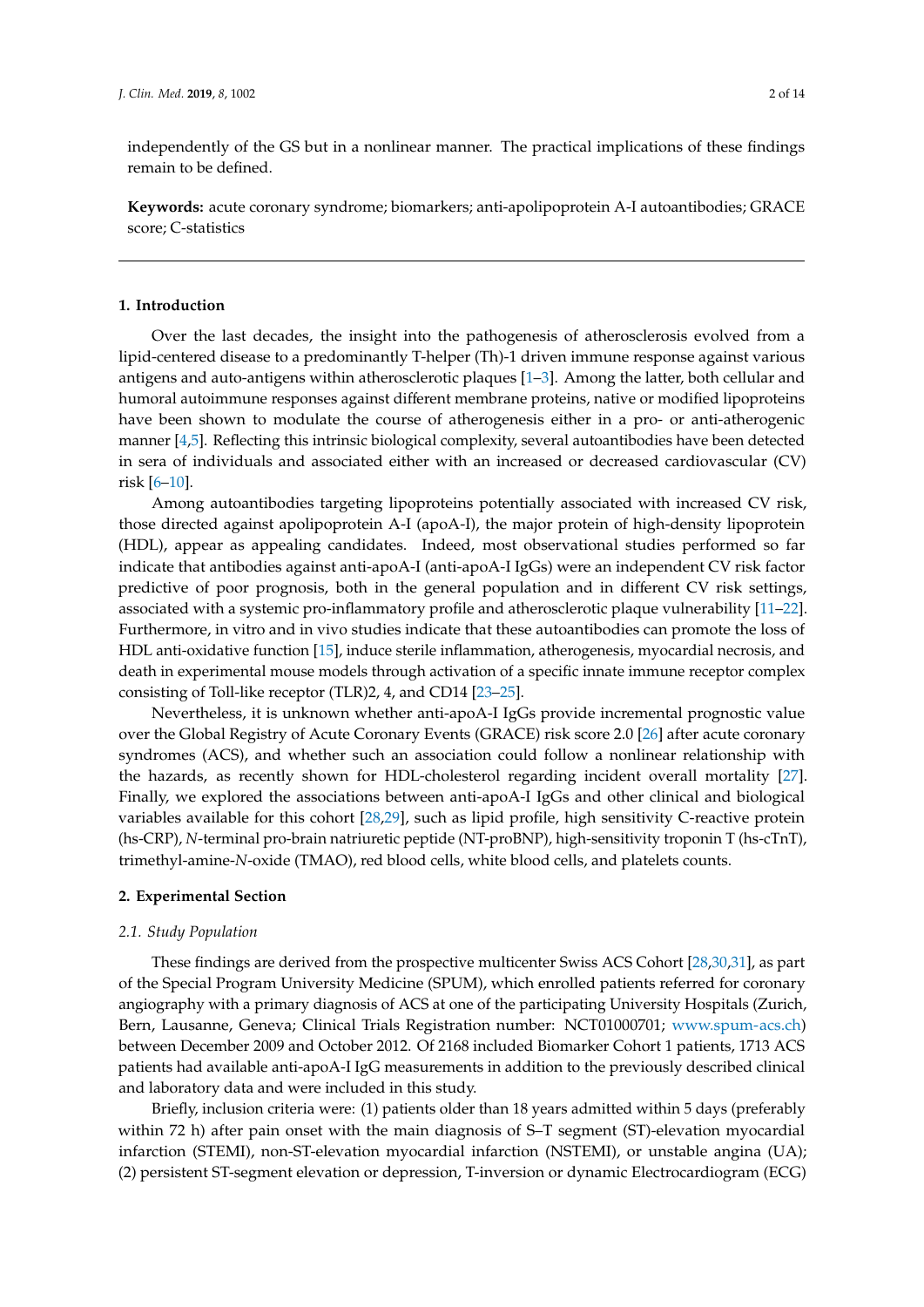changes, or new left bundle branch block (LBBB); (3) evidence of positive troponin by local laboratory reference values with a rise and/or fall in serial troponin levels; (4) known coronary artery disease, specified as status after myocardial infarction (MI), coronary artery bypass graft (CABG), percutaneous coronary intervention, or newly documented ≥50% stenosis of an epicardial coronary artery during the initial catheterization. Exclusion criteria comprised of (1) severe physical disability; (2) inability to comprehend study; (3) less than 1 year of life expectancy for non-cardiac reasons. Patients were followed-up for 1 year. All subjects gave written informed consent according to the declaration of Helsinki, and the study was approved by the respective institutional review boards.

## *2.2. Definitions of Study Outcomes*

The primary outcome of this study consisted of major adverse CV events (MACE), defined as a composite of myocardial infarction (MI), stroke (including transient ischemic attack), or CV death, as described previously [\[28,](#page-13-4)[30,](#page-13-6)[31\]](#page-13-7). Participants were first followed up at 1-year post-ACS by telephone by a trained study nurse to attend a clinical visit. If patients were unable to attend the clinic visit, follow-up was performed in the following order: (1) phone call, (2) postal mail or email, (3) through family members, or (4) via primary care physician or cardiologist. Reviews of medical records and clinical visits were conducted for the 1-year outcomes. Clinical endpoints were adjudicated by a panel of three independent certified senior cardiologists blinded to anti-apoA-1 IgG results using standardized pre-specified adjudication forms.

#### *2.3. Biochemical Analyses*

Blood was drawn from the arterial sheath at coronary angiography and centrifuged at 2700 × *g* for 10 min at room temperature to obtain serum, and then frozen and stored in aliquots at −80 ◦C. Routine laboratory tests (including lipid profile, hs-CRP, NT-proBNP, hs-cTnT, TMAO, red blood cells, white blood cells, and platelets count) were performed according to laboratories of each Institution, and the corresponding detailed analytical aspects have been reported earlier [\[28,](#page-13-4)[29\]](#page-13-5). Estimated glomerular filtration rate (eGFR; in mL/min per 1.73 m<sup>2</sup>) was calculated for each cohort using the modification of Diet in Renal Disease study (MDRD) equation.

#### Anti-Apolipoprotein A-I IgG Levels

Anti-apoA-I IgGs were measured as previously described [\[11](#page-12-2)[–13](#page-12-5)[,16](#page-12-6)[,20](#page-12-7)[–22\]](#page-12-3), using frozen EDTA plasma aliquots, stored at −80 °C until analyses. Maxisorp plates (Nunc<sup>TM</sup>, Roskilde, Denmark) were coated with purified, human-derived delipidated apolipoprotein A-I (20  $\mu$ g/mL; 50  $\mu$ L/well) for 1 h at 37 ℃. After being washed, all wells were blocked for 1 h with 2% bovine serum albumin (BSA) in a phosphate buffer solution (PBS) at 37 ◦C. Participants' samples were also added to a non-coated well to assess individual non-specific binding. After six washing cycles, a 50  $\mu$ L/well of signal antibody (alkaline phosphatase-conjugated anti-human IgG; Sigma-Aldrich, St Louis, MO, USA), diluted 1:1000 in a PBS/BSA 2% solution, was added and incubated for 1 h at 37 ◦C. After washing six more times, phosphatase substrate *p*-nitrophenyl-phosphate-disodium (Sigma-Aldrich, St Louis, MO, USA) dissolved in a diethanolamine buffer (pH 9.8) was added and incubated for 20 min at 37 ◦<sup>C</sup> (Molecular DevicesTM Filter Max F3, Molecular Devices, San Jose, CA, USA). Optical density (OD) was determined at 405 nm, and each sample was tested in duplicate. Corresponding non-specific binding was subtracted from mean OD for each sample. The specificity of detection against lipid-free and unmodified apoA-I has been determined previously by conventional saturation tests, Western blot, and LC-MS analyses [\[12\]](#page-12-8). At an intermediate value of 0.6 OD, the interassay coefficient of variation was  $9\%$  (n = 5), and the intra-assay CV was  $5\%$  (n = 5).

#### *2.4. Statistical Methods*

The data were expressed as medians  $\pm$  interquartile ranges for continuous variables and as numbers and percentages for categorical variables. The correlation between anti-apoA-I IgG and other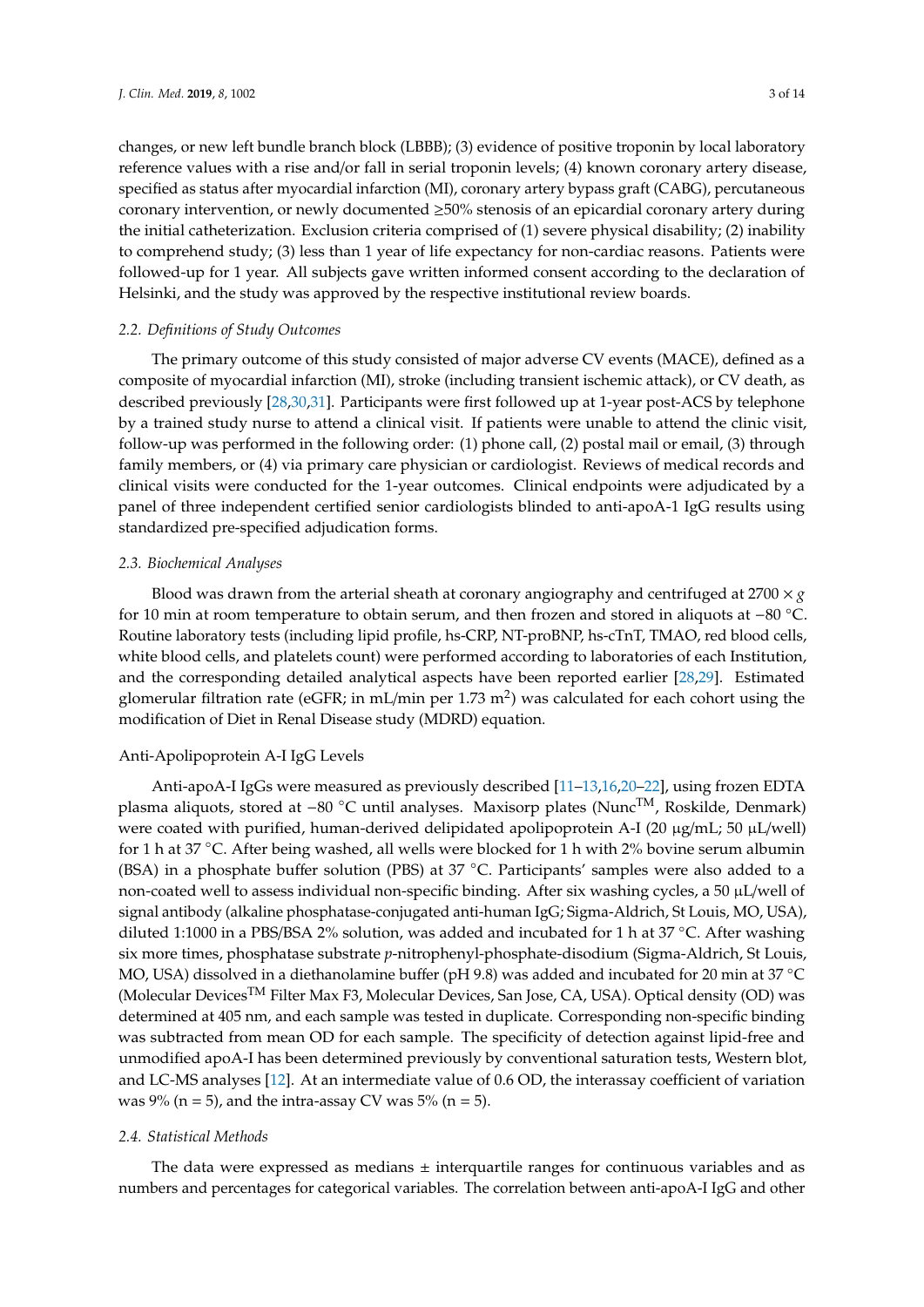biomarkers was evaluated by nonparametric approach (Spearman rank correlation). Given the fact that anti-apoA-I IgG seropositivity cut-off has not been defined nor validated on EDTA plasma, continuous anti-apoA-I IgG levels in OD were categorized according to quartiles and/or used as a continuous variable to assess the association with clinical outcomes. Time-to-first event or composite events were analyzed censoring patients at 365 days or last valid contact date. Univariate and adjusted (for GRACE score 2.0) associations of anti-apoA-I IgG categories with study endpoint was evaluated using Cox proportional hazards models and expressed with hazard ratios (HRs) and 95% CI. The predictive value of anti-apoA-I IgG over and above a reference model was assessed by Harrell's C-statistics calculated from a Cox proportional hazards regression model based on a logistic model using the GRACE risk score as a reference [\[26\]](#page-13-2). To identify a possible nonlinear relationship between MACE risk and anti-ApoA-I IgG continuous values, we used a Cox regression model with splines (with a degree of freedom 2) [\[32\]](#page-13-8). A two-sided *p*-value <0.05 was considered statistically significant. Statistical analyses were performed using STATA software® (Version 15, STATA Corp., College Station, TX, USA).

## **3. Results**

### *3.1. Baseline Demographic and Biological Characteristics*

Baseline characteristics of patients and pertinent data are summarized in Table [1.](#page-4-0) During the 1-year follow-up, 144 patients (8.4%) met the composite endpoint of MACE. Among them, 57 had a myocardial infarction, 26 had a stroke, and 68 died from CV causes.

#### *3.2. Associations with Major Adverse Cardiovascular Events (MACE) at 1-Year of Follow-Up*

Traditional CV risk factors, as well as the GRACE risk score 2.0, hs-CRP, hs-cTnT, NT-proBNP, TMAO levels, and anti-apoA-I IgG, upon study inclusion, were found to be higher in individuals with MACE at 1-year post-ACS than in those without (Table [1\)](#page-4-0). As shown in Tables [2](#page-5-0) and [3,](#page-6-0) most of the traditional CV risk factors, history of MI, renal function, and conventional biomarkers were significantly associated with MACE at 1 year in univariate analyses. Of note, HDL cholesterol was not associated with the study endpoint. As previously reported in the SPUM-ACS cohort [\[33\]](#page-13-9), lower low-density lipoprotein (LDL) and total cholesterol levels were significantly associated with a decreased risk of MACE.

Anti-apoA-I IgG levels were associated with MACE (Table [3\)](#page-6-0). Cumulative incidence curves are represented in Figure [1](#page-6-1) by anti-apoA-I IgGs quartiles. The adjustment for the GRACE score did not modify the association (Table [4\)](#page-7-0). The relationship between the incidence of MACE and anti-apoA-I IgG levels was not linear since the cumulative incidence and the hazard ratio did not change progressively with the anti-apoA-I IgG level (Figure [1,](#page-6-1) Table [3\)](#page-6-0). The non-adjusted relationship between the one-year risk of MACE and anti-apoA-I IgGs is depicted in more detail in Figure [2a](#page-7-1). An inverted U-shaped reminiscent association was apparent for MACE, with a progressively increasing risk up to an anti-apoA-I IgG level of 1.0 OD, before an apparent decrease, difficult to interpret due to the broadness of the 95% confidence interval. In an additional Cox model accounting for this nonlinearity and adjusted for the GRACE score, the relation between the hazard and MACE remained identical (Figure [2b](#page-7-1)). With this model, the non-linearity of the relationship ( $p = 0.0110$ ) and the association between MACE and anti-apoA-I IgG level (*p* = 0.0068) were statistically significant. Of note, anti-apoA-I IgG values spanning from 0 to 1.0 OD represented 77% of all anti-apoA-1 IgGs values, whereas values above 1.0 represented 23% of all anti-apoA-I IgG values on this cohort. Secondary analyses revealed that the main driver of anti-apoA-I IgG-related MACE risk in the composite first endpoint was the recurrence of MI as anti-apoA-I IgG levels were not predictive of stroke or CV deaths (Figure S1, Supplementary Material).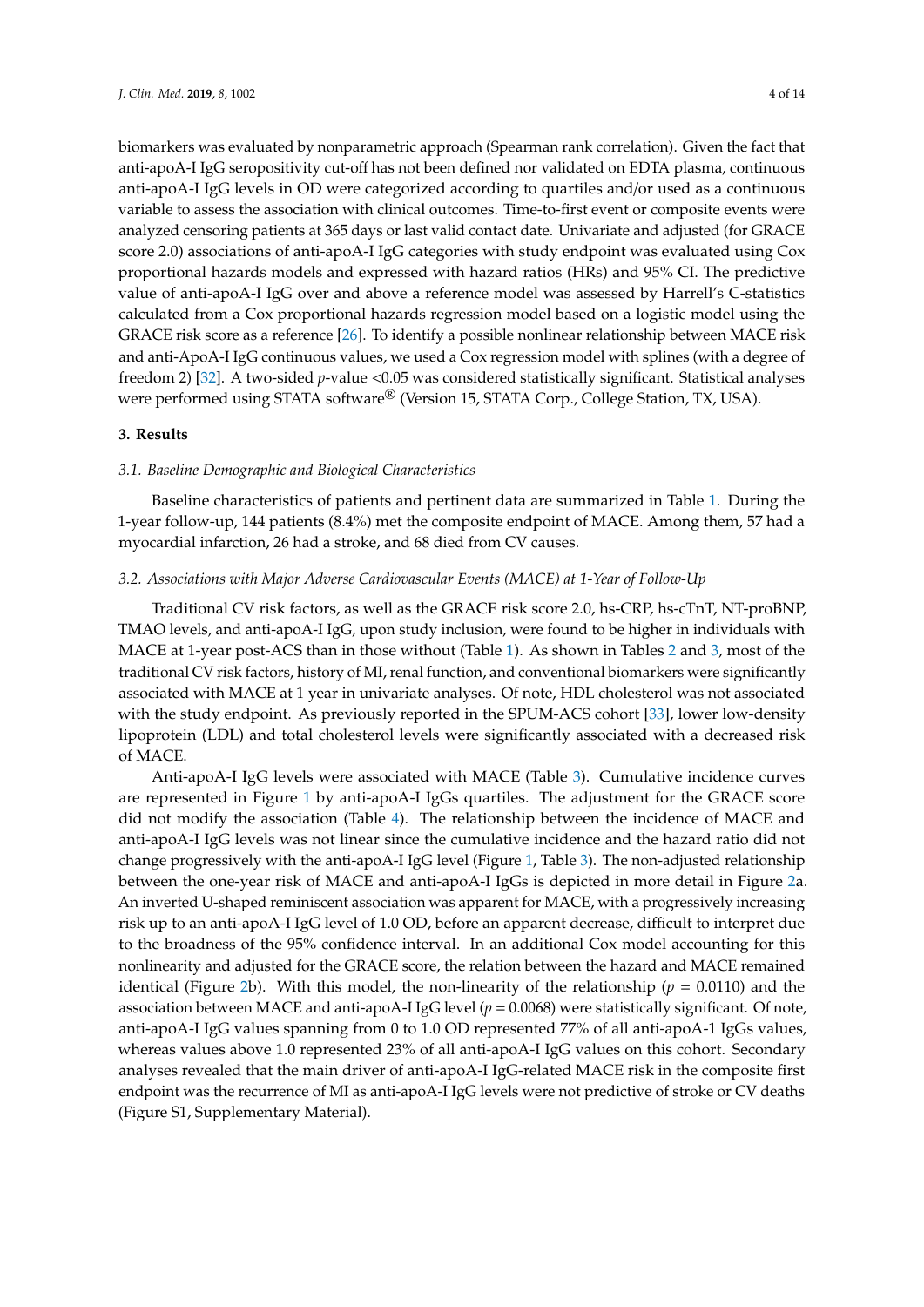<span id="page-4-0"></span>

| <b>Patient Characteristics</b>           | All Patients $(n = 1713)$ |                           | No MACE $*(n = 1569)$      |  |
|------------------------------------------|---------------------------|---------------------------|----------------------------|--|
| Age, years                               |                           |                           |                            |  |
| Median (IQR)                             | 64 (54–74)                | 76 (64–81)                | $63(53 - 73)$              |  |
| BMI, $\text{kg/m}^2$                     |                           |                           |                            |  |
| Median (IQR)<br>Missing data             | $26.5(24.2 - 29.4)$<br>23 | $26.0(24.1 - 30.4)$<br>9  | 26.5 (24.2–29.4)<br>14     |  |
| Female, $n$ $%$                          | 363/1713 (21.2%)          | 35/144 (24.3%)            | 328/1569 (20.9%)           |  |
| Current smoker, n (%)                    | 690/1680 (41.1%)          | 44/138 (31.9%)            | 646/1542 (41.9%)           |  |
| Diabetes history, n (%)                  | 310/1713 (18.1%)          | 47/144 (32.6%)            | 263/1569 (16.8%)           |  |
| MI history, $n$ $%$                      | 246/1713 (14.4%)          | 31/144 (21.5%)            | 215/1569 (13.7%)           |  |
| Hypertension history, $n$ (%)            | 993/1713 (58.0%)          | 100/144 (69.4%)           | 893/1569 (56.9%)           |  |
| Dyslipidemia history, n (%)              | 1031/1711 (60.3%)         | 82/143 (57.3%)            | 949/1568 (60.5%)           |  |
| Valvular disease history, n (%)          | 33/1713 (1.9%)            | $10/144(6.9\%)$           | 23/1569 (1.5%)             |  |
| Statin use, n (%)                        | 503/1702 (29.6%)          | 50/141 (35.5%)            | 453/1561 (29.0%)           |  |
| Beta-blocker use, n (%)                  | 410/1699 (24.1%)          | 54/141 (59.3%)            | 356/1558 (22.8%)           |  |
| GRACE score 2.0                          |                           |                           |                            |  |
| Median (IQR)                             | 123 (106-142)             | 144 (120–165)             | 121 (104-140)              |  |
| Hs-CRP, mg/l                             |                           |                           |                            |  |
| Median (IQR)<br>Missing data             | $3.0(1.2 - 8.0)$<br>203   | $5.8(2.3-18.9)$<br>11     | $2.7(1.1 - 7.6)$<br>192    |  |
| Hs-cTnT, pg/L                            |                           |                           |                            |  |
| Median (IQR)<br>Missing data             | $0.22(0.07-0.75)$<br>194  | $0.51(0.13 - 1.92)$<br>10 | $0.21(0.06 - 0.70)$<br>184 |  |
| TMAO, μmol/L                             |                           |                           |                            |  |
| Median (IQR)<br>Missing data             | 2.93 (1.99-4.97)<br>360   | $4.25(2.12 - 7.35)$<br>38 | $2.86(1.98-4.85)$<br>322   |  |
| Anti-ApoA-I IgGs, OD                     |                           |                           |                            |  |
| Median (IQR)                             | $0.66(0.44 - 0.97)$       | $0.76(0.49 - 0.98)$       | $0.65(0.44 - 0.97)$        |  |
| HDL, mmol/L                              |                           |                           |                            |  |
| Median (IQR)<br>missing data             | $1.13(0.94 - 1.39)$<br>65 | $1.15(0.94 - 1.46)$<br>8  | $1.12(0.94-1.38)$<br>57    |  |
| LDL, mmol/L                              |                           |                           |                            |  |
| Ledian (IQR)<br>Missing data             | $3.08(2.34 - 3.84)$<br>68 | $2.72(2.04 - 3.45)$<br>8  | $3.11(2.39 - 3.86)$<br>60  |  |
| Total cholesterol, mmol/L                |                           |                           |                            |  |
| Median (IQR)<br>Missing data             | $4.86(4.10-5.70)$<br>49   | $4.5(3.7-5.2)$<br>7       | $4.9(4.1 - 5.8)$<br>42     |  |
| Triglyceride, mmol/L                     |                           |                           |                            |  |
| Median (IOR)<br>Missing data             | $1.02(0.69 - 1.60)$<br>58 | $0.95(0.65-1.33)$<br>7    | $1.04(0.70-1.60)$<br>51    |  |
| Creatinine                               |                           |                           |                            |  |
| Median (IQR)                             | 76.0 (65.0–91.0)          | 89.0 (71.8–114.3)         | 75.0 (65.0–90.0)           |  |
| eGFR                                     |                           |                           |                            |  |
| Median (IQR)<br>Missing data             | 90.9 (73.5–108.8)<br>5    | 74.6 (55.8–92.3)<br>0     | 92.1 (75.4–109.6)<br>5     |  |
| Systolic blood pressure                  |                           |                           |                            |  |
| Median (IQR)<br>Diastolic blood pressure | 129 (114–145)             | 129 (110–142)             | 129 (115–145)              |  |
| Median (IOR)<br>Missing data             | 75.0 (65.0-84.0)<br>17    | $72.0(61.0 - 80.3)$<br>0  | 75.0 (65.0-84.0)<br>17     |  |
| Renal failure (eGFR < $60$ ), n (%)      | 214/1708 (12.5%)          | 43/144 (29.8%)            | 171/1564 (9.0%)            |  |

**Table 1.** Baseline characteristics.

\* one-year follow-up; Abbreviations: BMI—body mass index; SBP—Systolic blood pressure; DBP—diastolic blood pressure; MACE—major adverse cardiovascular events; IQR—interquartile range; MI—myocardial infarction; GRACE—Global Registry of Acute Coronary Events; Hs-CRP—high sensitivity C-reactive protein; Hs-cTnT—high-sensitivity troponin T; TMAO—trimethyl-amine-N-oxide; Anti-ApoA-I IgGs—autoantibodies against apolipoprotein A-I; OD—optical density; HDL—high-density lipoprotein; LDL—low-density lipoprotein; eGFR—estimated glomerular filtration rate.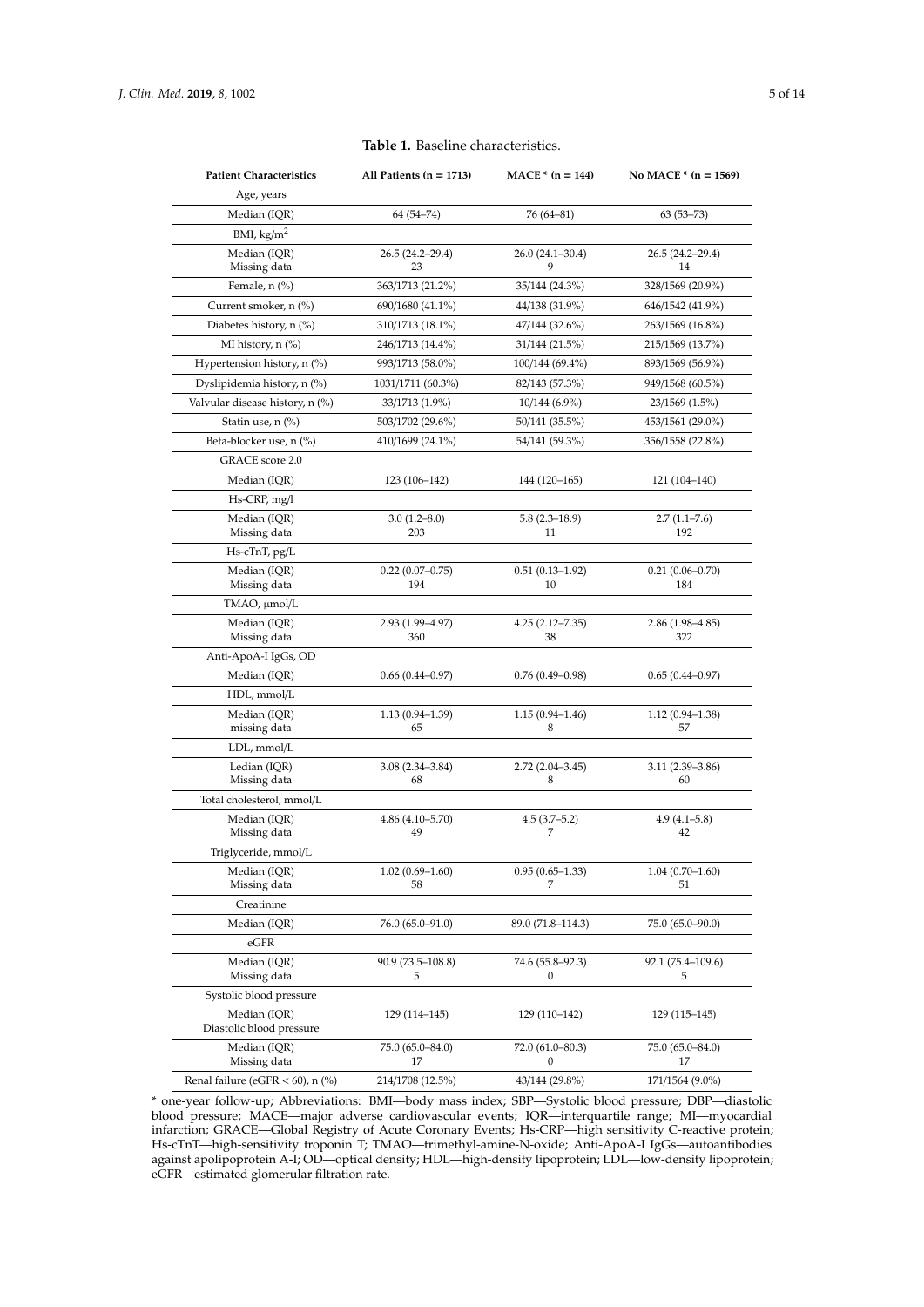| Predictors              | Levels        | N MACE/N Total | One-Year Cumulative Incidence of<br><b>MACE (95% CI)</b> | $p$ -Value $*$ |
|-------------------------|---------------|----------------|----------------------------------------------------------|----------------|
| Age                     | $26 - 54y$    | 17/450         | $3.8(2.0 - 5.6)$                                         | < 0.0001       |
|                         | $55 - 64$ y   | 22/443         | $5.0(3.0 - 7.0)$                                         |                |
|                         | $65 - 74y$    | 32/418         | $7.7(5.1 - 10.3)$                                        |                |
|                         | $\geq$ 75 y   | 73/402         | $18.4(14.5-22.1)$                                        |                |
| BMI, kg/m <sup>2</sup>  | $20 - 24.9$   | 49/554         | $9.0(6.5-11.3)$                                          | 0.1569         |
|                         | $25 - 29.9$   | 50/767         | 6.6(4.8–8.4)                                             |                |
|                         | $30 - 34.9$   | 26/283         | $9.3(5.8-12.6)$                                          |                |
|                         | $\geq 35$     | 10/86          | $12.0(4.7-18.8)$                                         |                |
| <b>GRACE</b> score      | < 99          | 9/318          | $2.9(1.0-4.7)$                                           | < 0.0001       |
|                         | 100-119       | 25/453         | $5.6(3.4 - 7.7)$                                         |                |
|                         | 120-139       | 29/456         | $6.4(4.1 - 8.7)$                                         |                |
|                         | 140-159       | 37/303         | $12.3(8.5-16.0)$                                         |                |
|                         | $\geq$ 160    | 44/183         | 24.3 (17.8-30.3)                                         |                |
| Gender                  | female        | 35/363         | $9.8(6.6 - 12.8)$                                        | 0.3095         |
|                         | male          | 109/1350       | $8.2(6.7-9.6)$                                           |                |
| Diabetes history        | no            | 97/1403        | $7.0(5.6 - 8.3)$                                         | < 0.0001       |
|                         | yes           | 47/310         | $15.5(11.3-19.4)$                                        |                |
| MI history              | No            | 113/1467       | $7.8(6.4 - 9.2)$                                         | 0.0124         |
|                         | yes           | 31/246         | $12.9(8.5-17.0)$                                         |                |
| Hypertension<br>history | no            | 44/720         | 6.2(4.4–7.9)                                             | 0.0041         |
|                         | yes           | 100/993        | $10.2(8.3-12.1)$                                         |                |
| Dyslipidemia<br>history | no            | 61/680         | $9.1(6.9 - 7.9)$                                         | 0.4057         |
|                         | yes           | 82/1031        | $8.0(6.4-12.1)$                                          |                |
| Valvular history        | no            | 134/1680       | $8.1(6.8-9.4)$                                           | < 0.0001       |
|                         | yes           | 10/33          | 30.3 (12.7-44.3)                                         |                |
| Current smoker          | no            | 96/990         | $9.6(7.7-11.4)$                                          | 0.0251         |
|                         | yes           | 44/690         | $6.5(4.6 - 8.3)$                                         |                |
| Hs-CRP, mg/L            | $0 - 0.99$    | 12/299         | $4.1(1.8-6.3)$                                           | < 0.0001       |
|                         | $1 - 1.99$    | 18/280         | $6.5(3.5-9.3)$                                           |                |
|                         | $2 - 9.99$    | 55/614         | $9.1(6.8-11.4)$                                          |                |
|                         | $\geq 10$     | 48/317         | $15.4(11.3-19.4)$                                        |                |
| Hs-cTnT, ng/L           | $0 - 0.14$    | 40/647         | 6.3(4.4–8.1)                                             | 0.0001         |
|                         | $0.15 - 0.52$ | 29/379         | $7.8(5.0-10.5)$                                          |                |
|                         | >0.52         | 65/493         | $13.3(10.3 - 16.3)$                                      |                |
| TMAO, µmol/L            | $<$ 2         | 25/340         | $7.4(4.6-10.2)$                                          | 0.0001         |
|                         | $2 - 2.99$    | 12/350         | $3.5(1.5-5.4)$                                           |                |
|                         | $3 - 3.99$    | 13/206         | $6.4(3.0-9.7)$                                           |                |
|                         | $4 - 6.99$    | 27/257         | $10.6(6.7-14.3)$                                         |                |
|                         | $\geq$ 7      | 29/200         | 14.7 (9.6-19.4)                                          |                |

<span id="page-5-0"></span>**Table 2.** One-year cumulative major adverse cardiovascular events (MACE) incidence according to univariate analyses.

\* Log-rank test. Abbreviations: BMI—body mass index; GRACE—Global Registry of Acute Coronary Events; MI—myocardial infarction; Hs-CRP—high sensitivity C-reactive protein; Hs-cTnT—high-sensitivity troponin T; TMAO—trimethyl-amine-N-oxide.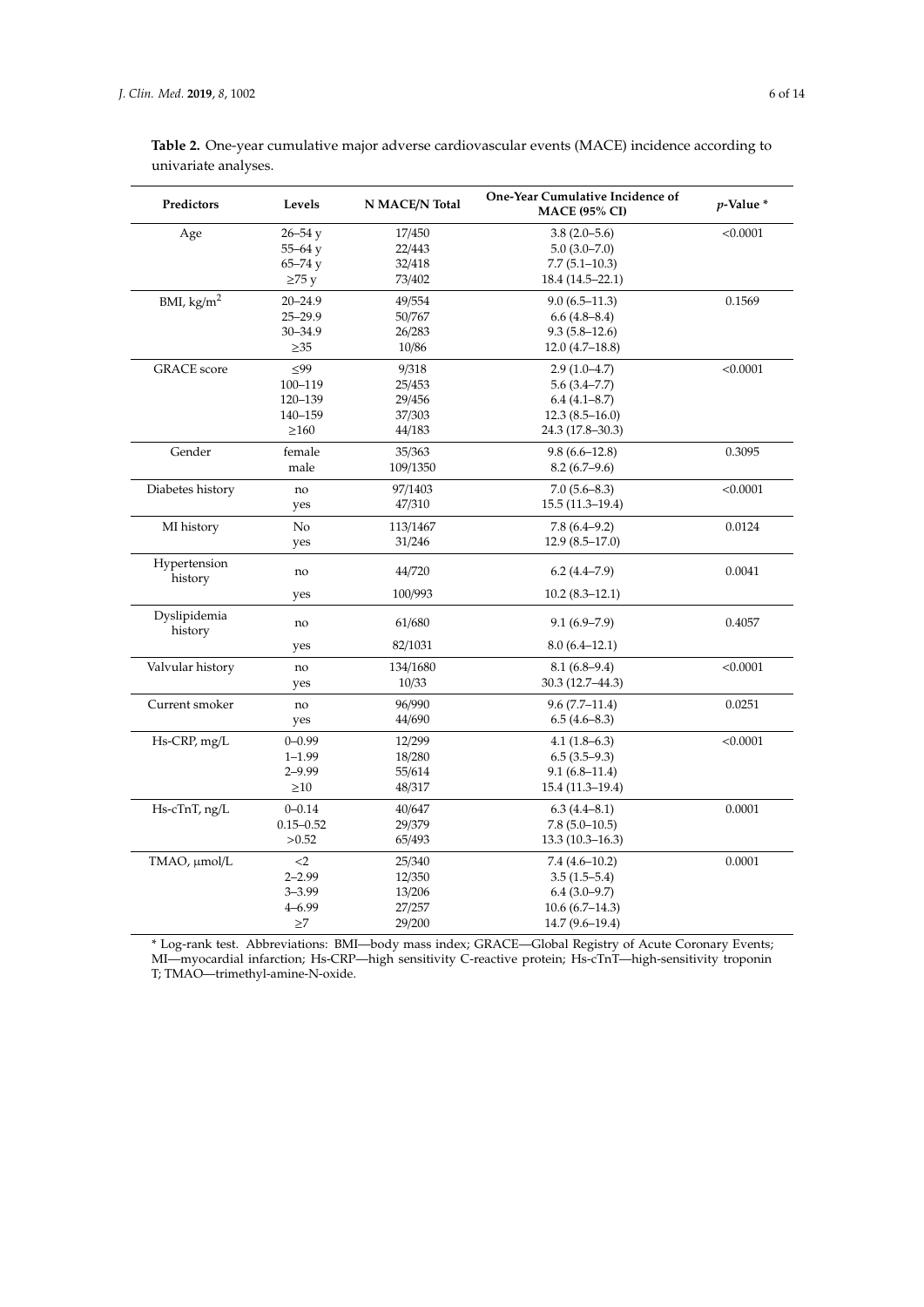| Predictors                     | N MACE/N Total<br>Levels |          | One-Year Cumulative Incidence of<br><b>MACE (95% CI)</b> | $p$ -Value $*$ |  |
|--------------------------------|--------------------------|----------|----------------------------------------------------------|----------------|--|
| Anti-ApoA-I IgGs,<br><b>OD</b> | < 0.45                   | 31/442   | $7.1(4.7-9.5)$                                           | 0.0323         |  |
|                                | $0.46 - 0.65$            | 24/396   | $6.1(3.7 - 8.5)$                                         |                |  |
|                                | $0.66 - 0.95$            | 48/425   | $11.5(8.4 - 14.5)$                                       |                |  |
|                                | >0.95                    | 41/450   | $9.2(6.5-11.9)$                                          |                |  |
| HDL, mmol/L                    | <1                       | 41/511   | $8.2(5.7-10.5)$                                          | 0.6210         |  |
|                                | $1 - 1.3$                | 48/626   | $7.8(5.6-9.8)$                                           |                |  |
|                                | >1.3                     | 47/511   | $9.3(6.7-11.8)$                                          |                |  |
| LDL, mmol/L                    | < 2.5                    | 59/492   | $12.3(9.3-15.1)$                                         | 0.0005         |  |
|                                | $2.5 - 3.5$              | 46/580   | $8.0(5.8-10.2)$                                          |                |  |
|                                | >3.5                     | 31/573   | $5.5(3.6 - 7.3)$                                         |                |  |
| Total cholesterol,<br>mmol/L   | < 4.5                    | 98/606   | $11.4(8.8-13.9)$                                         | 0.0027         |  |
|                                | $4.5 - 5.5$              | 41/573   | $7.2(5.1-9.3)$                                           |                |  |
|                                | >5.5                     | 28/485   | $5.9(3.7-7.9)$                                           |                |  |
| Triglyceride,<br>mmol/L        | < 0.80                   | 46/527   | $8.8(6.3-11.2)$                                          | 0.0653         |  |
|                                | $0.80 - 1.30$            | 56/564   | $10.1(7.6-12.6)$                                         |                |  |
|                                | >1.30                    | 35/564   | $6.3(4.2 - 8.3)$                                         |                |  |
| Creatinine, µmol/L             | <70                      | 31/606   | $5.2(3.4 - 7.0)$                                         | < 0.0001       |  |
|                                | $70 - 85$                | 35/550   | $6.5(4.4 - 8.5)$                                         |                |  |
|                                | $>\!85$                  | 78/557   | 14.2 (11.2-17.1)                                         |                |  |
| NT-proBNP, ng/L                | $<$ 200                  | 18/511   | $3.6(1.9-5.2)$                                           | < 0.0001       |  |
|                                | 200-1000                 | 36/514   | $7.1(4.8-9.3)$                                           |                |  |
|                                | >1000                    | 80/493   | $16.5(13.1-19.7)$                                        |                |  |
| SBP, mmHg                      | < 120                    | 47/561   | $8.4(6.1-10.7)$                                          | 0.5490         |  |
|                                | 120-140                  | 60/649   | $9.4(7.1-11.6)$                                          |                |  |
|                                | >140                     | 37/503   | $7.5(5.2 - 9.8)$                                         |                |  |
| DBP, mmHg                      | <70                      | 59/602   | $9.9(7.5-12.3)$                                          | 0.2120         |  |
|                                | $70 - 80$                | 49/565   | $8.8(6.4 - 11.1)$                                        |                |  |
|                                | > 80                     | 36/529   | $6.9(4.7-9.0)$                                           |                |  |
| eGFR <60 mL/min                | no                       | 101/1595 | $6.9(5.6 - 8.1)$                                         | < 0.0001       |  |
|                                | yes                      | 43/257   | 20.3 (14.7-25.6)                                         |                |  |

<span id="page-6-0"></span>**Table 3.** One-year cumulative major adverse cardiovascular events (MACE) incidence according to univariate analyses.

<span id="page-6-1"></span>\* Log-rank test. Abbreviations: MACE—major adverse cardiovascular events; Anti-ApoA-I IgGs—autoantibodies *J. Clin. Med.* **2019**, *8*, x FOR PEER REVIEW 8 of 17 against apolipoprotein A-I; OD—optical density; HDL—high-density lipoprotein; LDL—low-density lipoprotein; NT-proBNP—N-terminal pro-brain natriuretic peptide; SBP—Systolic blood pressure; DBP—diastolic blood pressure; eGFR—estimated glomerular filtration rate.



stroke, TIA, or cardiovascular (CV) death) according to autoantibodies against apolipoprotein A-I (anti-apoA-I IgG) optical density (OD) quartiles. **Figure 1.** Cumulative incidence of major adverse cardiovascular events (MACE) (myocardial infarction,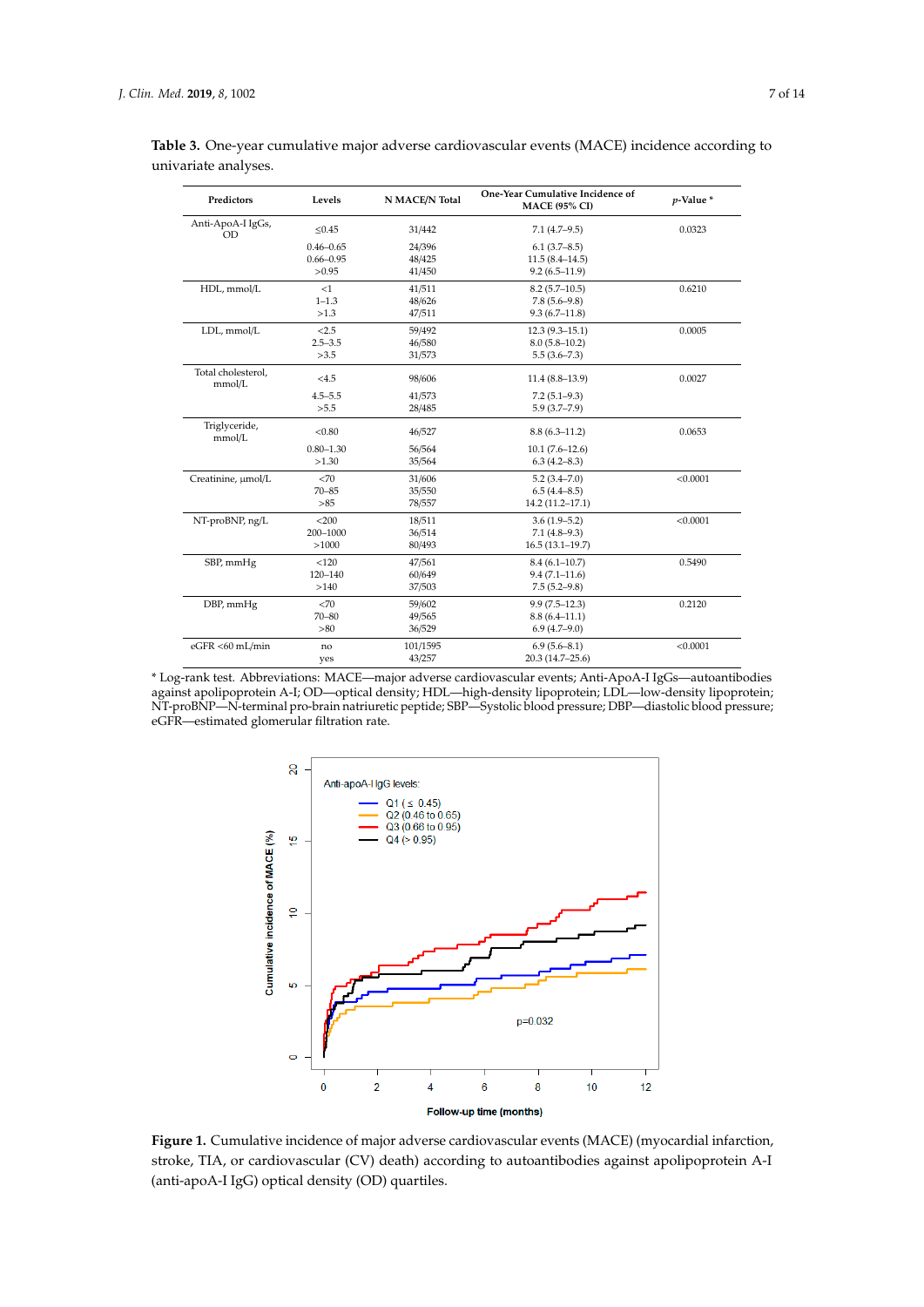| Unadjusted HR (95% CI) | <i>v</i> -Value | Adjusted HR (95% CI) ** | <i>p</i> -Value |
|------------------------|-----------------|-------------------------|-----------------|
|                        |                 |                         |                 |
| Reference group        | $0.0338*$       | Reference group         | $0.0496*$       |
| $0.85(0.50-1.46)$      | 0.5625          | $0.82(0.48 - 1.40)$     | 0.4682          |
| $1.64(1.04 - 2.57)$    | 0.0322          | $1.56(0.99 - 2.44)$     | 0.0558          |
| $1.30(0.82 - 2.08)$    | 0.2657          | $1.23(0.77 - 1.97)$     | 0.3808          |
|                        |                 |                         |                 |
| Reference group        | $< 0.0001$ *    | Reference group         | $< 0.0001$ *    |
| $1.96(0.92 - 4.20)$    | 0.0931          | $1.99(0.93 - 4.26)$     | 0.0772          |
| $2.27(1.07 - 4.79)$    | 0.0321          | $2.25(1.07 - 4.76)$     | 0.0332          |
| $4.44(2.14 - 9.19)$    | < 0.0001        | $4.44(2.14 - 9.20)$     | < 0.0001        |
| $9.44(4.61 - 19.35)$   | < 0.0001        | $9.36(4.57-19.18)$      | < 0.0001        |
|                        |                 |                         |                 |

<span id="page-7-0"></span>**Table 4.** Autoantibodies against apolipoprotein A-I (Anti-apoA-I IgGs) and major adverse cardiovascular events (MACE) (myocardial infarction, stroke, or cardiovascular (CV) death) risk according to Cox-regression analyses.

<span id="page-7-1"></span>\* *p*-Value for the overall association between the factor (all levels) and risk of MACE; \*\* Adjusted for the GRACE score 2.0. Abbreviations: HR—hazard ratio; OD—optical density; GRACE—Global Registry of Acute Coronary Events. erali association between the factor (all levels) and risk (



**Figure 2.** (**a**) Cumulative incidence of major adverse cardiovascular events (MACE) at one year **Figure 2.** (**a**) Cumulative incidence of major adverse cardiovascular events (MACE) at one year according to autoantibodies against apolipoprotein A-I (anti-apoA-I IgG) levels (in optical density according to autoantibodies against apolipoprotein A-I (anti-apoA-I IgG) levels (in optical density  $\begin{bmatrix} 0 & 0 & 0 & 0 \\ 0 & 0 & 0 & 0 \\ 0 & 0 & 0 & 0 \\ 0 & 0 & 0 & 0 \end{bmatrix}$ (OD)) in univariate analyses (black line). (**b**) Hazard ratio for MACE according to anti-apoA-I IgG levels (black line) adjusted for the categories of the Global Registry of Acute Coronary Events (GRACE) If it is the study population: the study population represents the value of one participant  $\Lambda$ score 2.0. The vertical black lines above the x-axis represent the distribution of anti-apoA-I IgG levels in  $\,$ the study population: each vertical line represents the value of one participant. In both panels, the grey lines represent the 95% confidence interval. The distribution of anti-apoA-I IgG values was as followed: from 0 to 0.5 OD:  $n = 544$  (31.8%); >0.5 and  $\leq 1.0$ :  $n = 774$  (45.2%); >1.0 and  $\leq 1.5$ :  $n = 292$  (17.0%); >1.5 and  $\leq$ 2.0: n = 89 (5.2%); >2.0: n = 14 (0.8%).

C-statistics confirmed that anti-apoA-I IgG levels were a modest but significant predictor for MACE. When added to the GRACE risk score for MACE prediction at one year, anti-apoA-I IgG marginally improved the prognostic accuracy of the model: C-statistics changed from 0.680 for Cox model with the categories of a GRACE risk score to 0.698 for Cox model combining the categories of GRACE risk score and anti-apoA-I IgG levels in a continuous way.

## *3.3. Anti-apoA-I IgG Associations in Acute Coronary Syndrome (ACS)*

To further explore the associations between anti-apoA-I IgGs and patients' clinical and biological characteristics in ACS, we analyzed the distribution of the latter according to anti-apoA-I IgG quartiles. As shown in Tables [5](#page-8-0) and [6,](#page-9-0) an inverse association was observed with the prevalence of diabetes that decreased among the increasing anti-apoA-I IgG categories, and a trend toward increased representation of valvular disease along anti-apoA-I IgG categories was noted. Furthermore, Spearman correlation coefficients showed modest but statistically significant positive associations between anti-apoA-I IgG levels and NT-proBNP and hemoglobin levels, while negative associations were retrieved between anti-apoA-I IgG and neutrophil, eosinophil, and platelet counts (Table S1, Supplementary Material).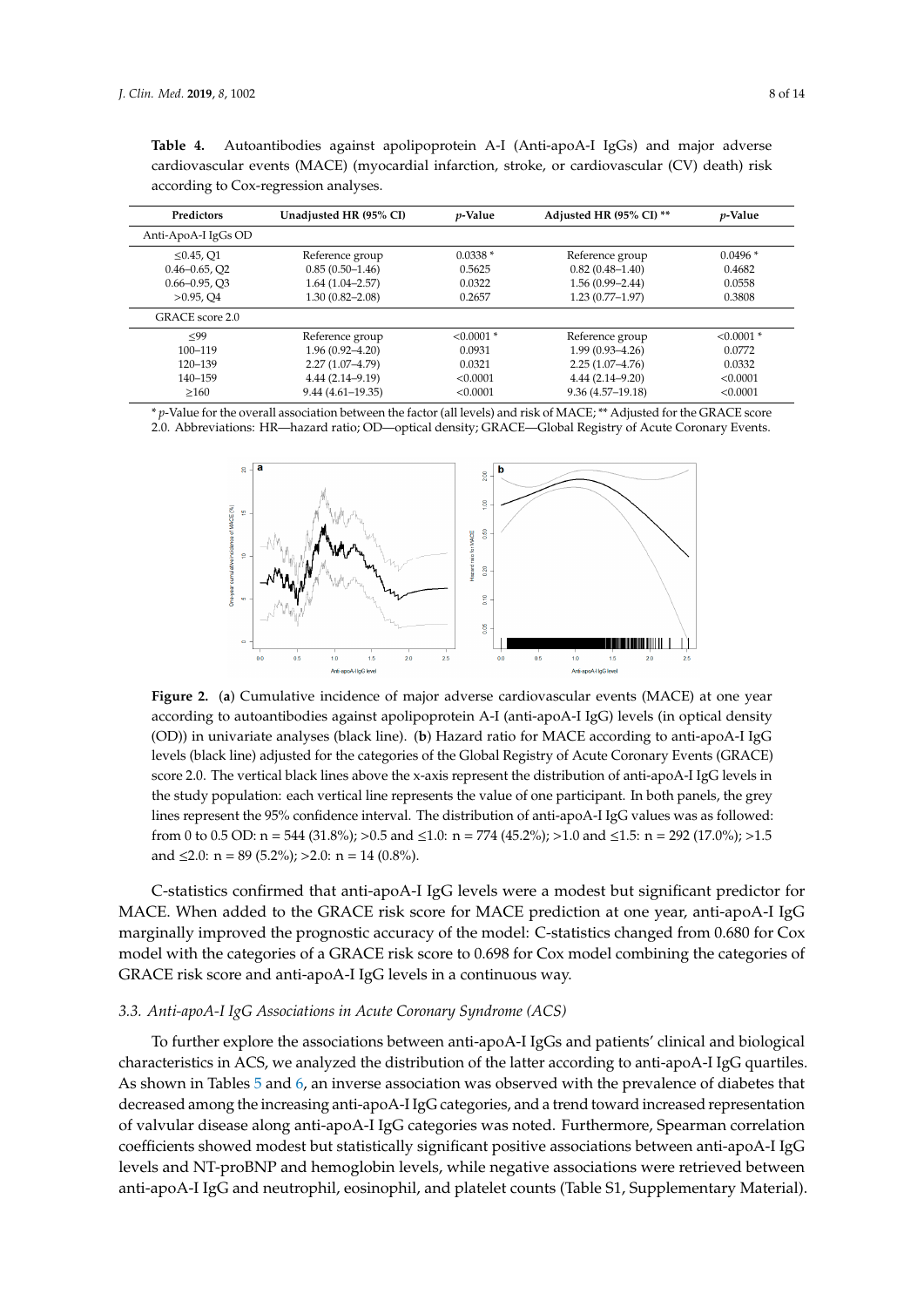Close to significant associations ( $p \le 0.1$ ) were noted with age, hs-cTnT, hemoglobin, hematocrit, leucocytes, creatinine, total cholesterol, and triglyceride levels. No other significant association was retrieved, notably with TMAO levels (Table S1). None of these anti-apoA-I IgG associations would have remained significant after the application of Bonferroni correction (significance threshold: 0.05/24:  $p = 0.002$ .

<span id="page-8-0"></span>**Table 5.** Exploring the factors associated with autoantibodies against apolipoprotein A-I (anti-apoA-I IgG) levels.

|                                                                                                            |                                                                                                    |                                                                                               | Anti-apoA-I IgG Levels                                                                        |                                                                                                 |                                                                                                 |        |
|------------------------------------------------------------------------------------------------------------|----------------------------------------------------------------------------------------------------|-----------------------------------------------------------------------------------------------|-----------------------------------------------------------------------------------------------|-------------------------------------------------------------------------------------------------|-------------------------------------------------------------------------------------------------|--------|
|                                                                                                            | <b>All Patients</b>                                                                                | $\leq$ 0.45 Q1                                                                                | >0.45 and $\leq$ 0.65 Q2                                                                      | ${>}0.65$ and ${\leq}0.95$ Q3                                                                   | $>0.95$ Q4                                                                                      | $P^*$  |
| Age, years<br>median (IQR)<br>$26 - 54y$<br>$55 - 64$ y<br>$65 - 74$ y<br>$\geq$ 75 y                      | $64(54 - 74)$<br>450 (26.3%)<br>443 (25.9%)<br>418 (24.4%)<br>402 (23.5%)                          | $63(53 - 74)$<br>122 (27.6%)<br>121 (27.4%)<br>99 (22.4%)<br>$100(22.6\%)$                    | $63(54 - 74)$<br>111 (28.0%)<br>102 (25.8%)<br>92 (23.2%)<br>91 (23.0%)                       | 64 (54-72)<br>$109(25.6\%)$<br>114 (26.8%)<br>110 (25.9%)<br>$92(21.6\%)$                       | $65(55 - 75)$<br>108 (24.0%)<br>$106(23.6\%)$<br>117 (26.0%)<br>119 (26.4%)                     | 0.1787 |
| BMI, $\text{kg/m}^2$<br>median (IQR)<br>$20 - 24.9$<br>$25 - 29.9$<br>30-34.9<br>$\geq$ 35<br>missing data | $26.5(24.2 - 29.4)$<br>554 (32.8%)<br>767 (45.4%)<br>283 (16.7%)<br>$86(5.1\%)$<br>23              | 26.2 (24.2-29.3)<br>154 (35.2%)<br>189 (43.2%)<br>75 (17.1%)<br>$20(4.6\%)$<br>$\overline{4}$ | 26.4 (24.2-29.3)<br>128 (32.4%)<br>187 (47.3%)<br>62 (15.7%)<br>$18(4.6\%)$<br>1              | 26.8 (24.3-29.7)<br>134 (32.2%)<br>182 (43.8%)<br>73 (17.5%)<br>$27(6.5\%)$<br>9                | 26.6 (24.2-29.4)<br>138 (31.3%)<br>209 (47.4%)<br>73 (16.6%)<br>21 (4.8%)<br>9                  | 0.6434 |
| Female, $n$ (%)                                                                                            | 363/1713 (21.2%)                                                                                   | 102/442 (23.1%)                                                                               | 87/396 (22.0%)                                                                                | 93/425 (21.9%)                                                                                  | 81/450 (18.0%)                                                                                  | 0.2669 |
| Current smoker, n (%)                                                                                      | 690/1680 (41.1%)                                                                                   | 174/436 (39.9%)                                                                               | 147/390 (37.7%)                                                                               | 183/419 (43.7%)                                                                                 | 186/435 (42.8%)                                                                                 | 0.2875 |
| Diabetes history, n (%)                                                                                    | 310/1713 (18.1%)                                                                                   | 97/442 (21.9%)                                                                                | 66/396 (16.7%)                                                                                | 83/425 (19.5%)                                                                                  | 64/450 (14.2%)                                                                                  | 0.0177 |
| Hypertension history,<br>$n$ (%)                                                                           | 720/1713 (42.0%)                                                                                   | 248/442 (56.1%)                                                                               | 234/396 (59.1%)                                                                               | 247/425 (58.1%)                                                                                 | 264/450 (58.7%)                                                                                 | 0.8191 |
| MI history, n (%)                                                                                          | 246/1713 (14.4)                                                                                    | 53/442 (12.0%)                                                                                | 52/396 (13.1%)                                                                                | 73/425 (17.2%)                                                                                  | 68/450 (15.1%)                                                                                  | 0.1416 |
| Cholesterolemia<br>history, $n$ $\left(\% \right)$                                                         | 1031/1711<br>$(60.3\%)$                                                                            | 276/441 (62.6%)                                                                               | 247/395 (62.5%)                                                                               | 257/425 (60.5%)                                                                                 | 251/450 (55.8%)                                                                                 | 0.1311 |
| Valvular history, n (%)                                                                                    | 33/1713 (1.9%)                                                                                     | 4/442 (0.9%)                                                                                  | $6/396$ $(1.5\%)$                                                                             | 8/425 (1.9%)                                                                                    | 15/450 (3.3%)                                                                                   | 0.0572 |
| <b>GRACE</b> score<br>median (IQR)<br>$\leq 99$<br>100-119<br>120-139<br>140-159<br>$\geq$ 160             | 123 (106-142)<br>318 (18.6%)<br>453 (26.4%)<br>456 (26.6%)<br>303 (17.7%)<br>183 (10.7%)           | 123 (106-142)<br>83 (18.8%)<br>121 (27.4%)<br>115 (26.0%)<br>84 (19.0%)<br>39 (8.8%)          | 123 (106-140)<br>74 (18.7%)<br>110 (27.8%)<br>103 (26.0%)<br>65 (16.4%)<br>44 (11.1%)         | 123 (104-144)<br>84 (19.8%)<br>$100(23.5\%)$<br>115 (27.1%)<br>76 (17.9%)<br>50 (11.8%)         | 123 (106-143)<br>77 (17.1%)<br>122 (27.1%)<br>123 (27.3%)<br>78 (17.3%)<br>50 (11.1%)           | 0.7916 |
| CRP, mg/L<br>median (IQR)<br>$0 - 0.99$<br>$1 - 1.99$<br>$2 - 9.99$<br>$\geq 10$<br>missing data           | $3.0(1.2 - 8.0)$<br>299 (19.8%)<br>280 (18.5%)<br>614 (40.7%)<br>317 (21.0%)<br>203                | $2.60(1.10 - 7.70)$<br>77 (20.2%)<br>76 (19.9%)<br>149 (39.1%)<br>79 (20.7%)<br>61            | $2.70(1.00 - 6.40)$<br>80 (22.7%)<br>67 (19.0%)<br>141 (39.9%)<br>65 (18.4%)<br>43            | $3.30(1.40 - 8.25)$<br>$63(16.6\%)$<br>71 (18.7%)<br>166 (43.8%)<br>79 (20.8%)<br>46            | $3.10(1.30 - 9.20)$<br>79 (19.9%)<br>66 (16.6%)<br>158 (39.8%)<br>94 (23.7%)<br>53              | 0.1704 |
| Hs-cTnT, ng/L<br>median (IQR)<br>$0 - 0.14$<br>$0.15 - 0.52$<br>>0.52<br>missing data                      | $0.22(0.07-0.75)$<br>647 (42.6%)<br>379 (25.0%)<br>493 (32.5%)<br>194                              | $0.20(0.06 - 0.67)$<br>172 (45.0%)<br>98 (25.7%)<br>112 (29.3%)<br>60                         | $0.21(0.06 - 0.66)$<br>155 (43.7%)<br>86 (24.2%)<br>114 (32.1%)<br>41                         | $0.24(0.07 - 0.87)$<br>158 (41.1%)<br>93 (24.2%)<br>133 (34.6%)<br>41                           | $0.26(0.07-0.83)$<br>162 (40.7%)<br>$102(25.6\%)$<br>134 (33.7%)<br>52                          | 0.1947 |
| <b>TMAO</b><br>median (IQR)<br>$<$ 2<br>$2 - 2.99$<br>$3 - 3.99$<br>$4 - 6.99$<br>$\geq$ 7<br>missing data | 2.93 (1.99-4.97)<br>340 (25.1%)<br>350 (25.9%)<br>206 (15.2%)<br>257 (19.0%)<br>200 (14.8%)<br>360 | 2.85 (1.89-4.97)<br>98 (28.3%)<br>87 (25.1%)<br>42 (12.1%)<br>66 (19.1%)<br>53 (15.3%)<br>96  | $2.96(2.01-4.98)$<br>74 (23.9%)<br>84 (27.2%)<br>51 (16.5%)<br>50 (16.2%)<br>50 (16.2%)<br>87 | $2.93(2.00-4.46)$<br>83 (25.1%)<br>86 (26.0%)<br>$60(18.1\%)$<br>63 (19.0%)<br>39 (11.8%)<br>94 | $3.05(2.07 - 5.43)$<br>85 (23.2%)<br>93 (25.3%)<br>53 (14.4%)<br>78 (21.3%)<br>58 (15.8%)<br>83 | 0.4744 |

\* Kruskal-Wallis or Chi-2 tests (Fisher exact test for liver history). Abbreviations: IQR—interquartile range; BMI—body mass index; MI—myocardial infarction; GRACE—Global Registry of Acute Coronary Events; CRP—C-reactive protein; hs-cTnT—high-sensitivity troponin T; TMAO—trimethyl-amine-N-oxide.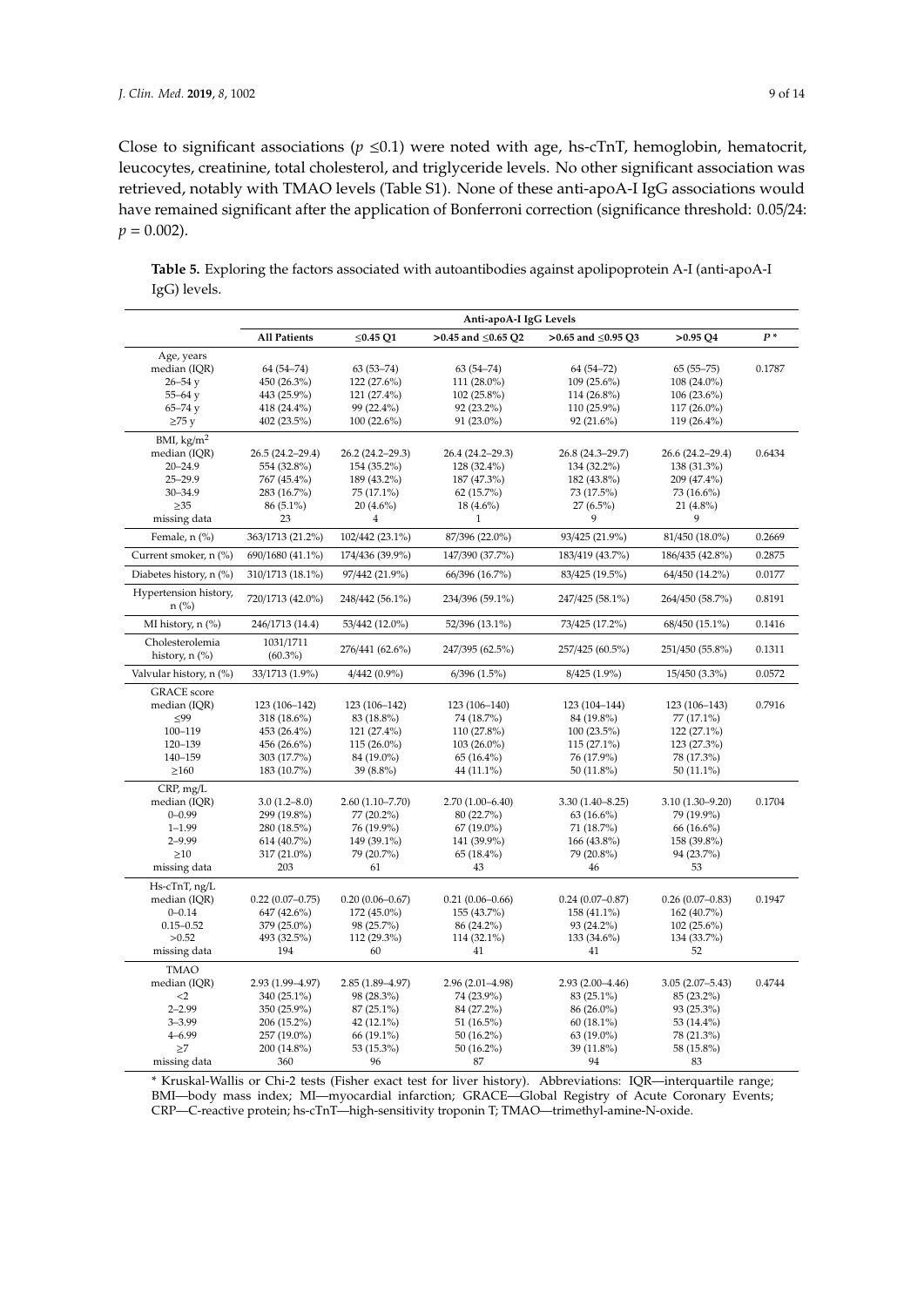<span id="page-9-0"></span>

|              | <b>Table 6.</b> Exploring the factors associated with autoantibodies against apolipoprotein A-I (anti-apoA-I |
|--------------|--------------------------------------------------------------------------------------------------------------|
| IgG) levels. |                                                                                                              |

|                                                           |                              |                              | Anti-apoA-I IgG Levels       |                             |                                     |        |
|-----------------------------------------------------------|------------------------------|------------------------------|------------------------------|-----------------------------|-------------------------------------|--------|
|                                                           | <b>All Patients</b>          | ≤0.45 $Q1$                   | >0.45 and $\leq$ 0.65 Q2     | >0.65 and ≤0.95 Q3          | $>0.95$ O4                          | $P^*$  |
| SBP, mmHg<br>Median (IQR)<br>Missing data                 | 129 (114-145)<br>0           | 129 (115–145)<br>0           | 129 (115–144)<br>0           | 128 (112–145)<br>$\bf{0}$   | 130 (114-146)<br>$\boldsymbol{0}$   | 0.9714 |
| DBP, mmHg<br>Median (IQR)<br>Missing data                 | $75(65 - 84)$<br>17          | 75 (66-84)<br>7              | 75 (65-84)<br>$\overline{2}$ | 73 (65-84)<br>4             | 74 (63-84)<br>$\overline{4}$        | 0.6476 |
| Hemoglobin, g/L<br>Median (IQR)<br>Missing data           | 138 (127-149)<br>87          | 137 (124-149)<br>30          | 138 (126-148)<br>19          | 139 (129-148)<br>19         | 139 (128-150)<br>19                 | 0.3715 |
| Hematocrit, %<br>Median (IQR)<br>Missing data             | 41 (38-43.3)<br>76           | 41 (37-43)<br>26             | 40 (37-43)<br>14             | $41(38-44)$<br>18           | 41 (38-44)<br>18                    | 0.2161 |
| Leucocytes, G/L<br>Median (IQR)<br>Missing data           | $9.6(7.4-12.1)$<br>73        | $9.5(7.3-12.0)$<br>25        | $9.2(7.1 - 12.0)$<br>14      | $9.8(7.9-12.1)$<br>17       | $9.8(7.6 - 12.3)$<br>17             | 0.0340 |
| Erythrocytes, T/L<br>Median (IQR)<br>Missing data         | $4.5(4.1-4.8)$<br>84         | $4.5(4.1-4.9)$<br>28         | $4.4(4.1-4.8)$<br>17         | $4.5(4.2 - 4.8)$<br>19      | $4.5(4.1-4.8)$<br>20                | 0.3240 |
| Lymphocytes, %<br>Median (IQR)<br>Missing data            | $1.62(1.16-2.35)$<br>395     | $1.67(1.20-2.55)$<br>118     | $1.54(1.09 - 2.31)$<br>95    | $1.69(1.19-2.34)$<br>87     | $1.58(1.11 - 2.22)$<br>95           | 0.0526 |
| Neutrophils, G/L<br>Median (IQR)<br>Missing data          | 7.3 (5.3 to 10.0)<br>412     | 7.0 (5.0 to 9.7)<br>122      | 7.2 (4.7 to 10.1)<br>97      | 7.4 (5.5 to 9.9)<br>93      | 7.6 $(5.5 \text{ to } 10.1)$<br>100 | 0.1500 |
| Monocytes, %<br>Median (IQR)<br>Missing data              | $0.62$ (0.45 to 0.95)<br>398 | $0.63$ (0.45 to 1.05)<br>118 | $0.56$ (0.41 to 0.92)<br>96  | $0.64$ (0.48 to 0.99)<br>88 | $0.61$ (0.45 to 0.90)<br>96         | 0.1220 |
| Basophils, %<br>Median (IQR)<br>Missing data              | $0.03(0.01 - 0.07)$<br>399   | $0.03(0.02 - 0.08)$<br>118   | $0.03(0.01 - 0.07)$<br>95    | $0.03(0.01 - 0.07)$<br>88   | $0.03(0.01 - 0.06)$<br>98           | 0.7491 |
| Eosinophils, %<br>Median (IQR)<br>Missing data            | $0.08(0.02 - 0.19)$<br>401   | $0.10(0.03 - 0.21)$<br>119   | $0.0880.03 - 0.20$<br>96     | $0.07(0.02 - 0.17)$<br>88   | $0.07(0.02 - 0.16)$<br>98           | 0.0237 |
| Thromboctyes, G/L<br>Median (IQR)<br>Missing data         | 215 (183-257)<br>85          | 226 (188-272)<br>27          | 211 (179-250)<br>15          | 218 (185-253)<br>21         | 208 (176-255)<br>22                 | 0.0026 |
| Total cholesterol, mmol/L<br>Median (IQR)<br>Missing data | $4.9(4.1 - 5.7)$<br>49       | $4.9(4.1-5.8)$<br>13         | $4.9(4.0-5.8)$<br>13         | $4.9(4.1-5.7)$<br>11        | $4.7(4.0-5.6)$<br>12                | 0.1602 |
| HDL, mmol/L<br>Median (IQR)<br>Missing data               | $1.13(0.69 - 1.60)$<br>65    | $1.14(0.93 - 1.40)$<br>20    | $1.14(0.96 - 1.40)$<br>15    | $1.13(0.94 - 1.40)$<br>14   | $1.10(0.93 - 1.33)$<br>16           | 0.2852 |
| LDL, mmol/L<br>Median (IQR)<br>Missing data               | 308 (2.34-3.84)<br>68        | 3.07 (2.32-3.94)<br>20       | $3.13(2.40 - 3.82)$<br>16    | $3.08(2.37 - 3.81)$<br>16   | 2.99 (2.26-3.81)<br>16              | 0.7418 |
| Triglyceride<br>Median (IQR)<br>Missing data              | $1.02(0.69 - 1.60)$<br>58    | $1.08(0.72 - 1.70)$<br>17    | $1.05(0.69 - 1.68)$<br>15    | $1.00(0.66 - 1.51)$<br>13   | $0.99(0.69 - 1.48)$<br>13           | 0.2165 |
| Creatinine, µmol/L                                        |                              |                              |                              |                             |                                     |        |
| Median (IQR)<br>Missing data                              | 76 (65-91)<br>0              | 75 (64-88)<br>0              | 76 (66–91)<br>$\mathbf{0}$   | 76 (65-92)<br>0             | 77 (66-92)<br>0                     | 0.3484 |
| NT-ProBNP, ng/L<br>Median (IQR)<br>Missing data           | 414 (131–1436)<br>195        | 386 (118-1462)<br>60         | 355 (129-1196)<br>41         | 433 (132-1627)<br>42        | 544 (159-1633)<br>52                | 0.0390 |
| eGFR, mL/min<br>Median (IQR)<br>Missing data              | 90.9 (73.5-108.8)<br>5       | 92.1 (75.8-110.9)<br>1       | 91.0 (73.5-107.2)<br>1       | 89.8 (73.5-108.3)<br>2      | 90.7 (70.5-108.6)<br>1              | 0.4791 |
| Renal failure (eGFR <60), n<br>(%)                        | 214/1708                     | 47/441                       | 53/395                       | 56/423                      | 58/449                              | 0.5828 |

\* Kruskal-Wallis or Chi-2 tests (Fisher exact test for liver history). Abbreviations: Anti-apoA-I IgG—autoantibodies against apolipoprotein A-I; SBP—systolic blood pressure; DBP—diastolic blood pressure; IQR—interquartile range; HDL—high-density lipoprotein; LDL—low-density lipoprotein; NT-ProBNP—N-terminal pro-brain natriuretic peptide; eGFR—estimated glomerular filtration rate.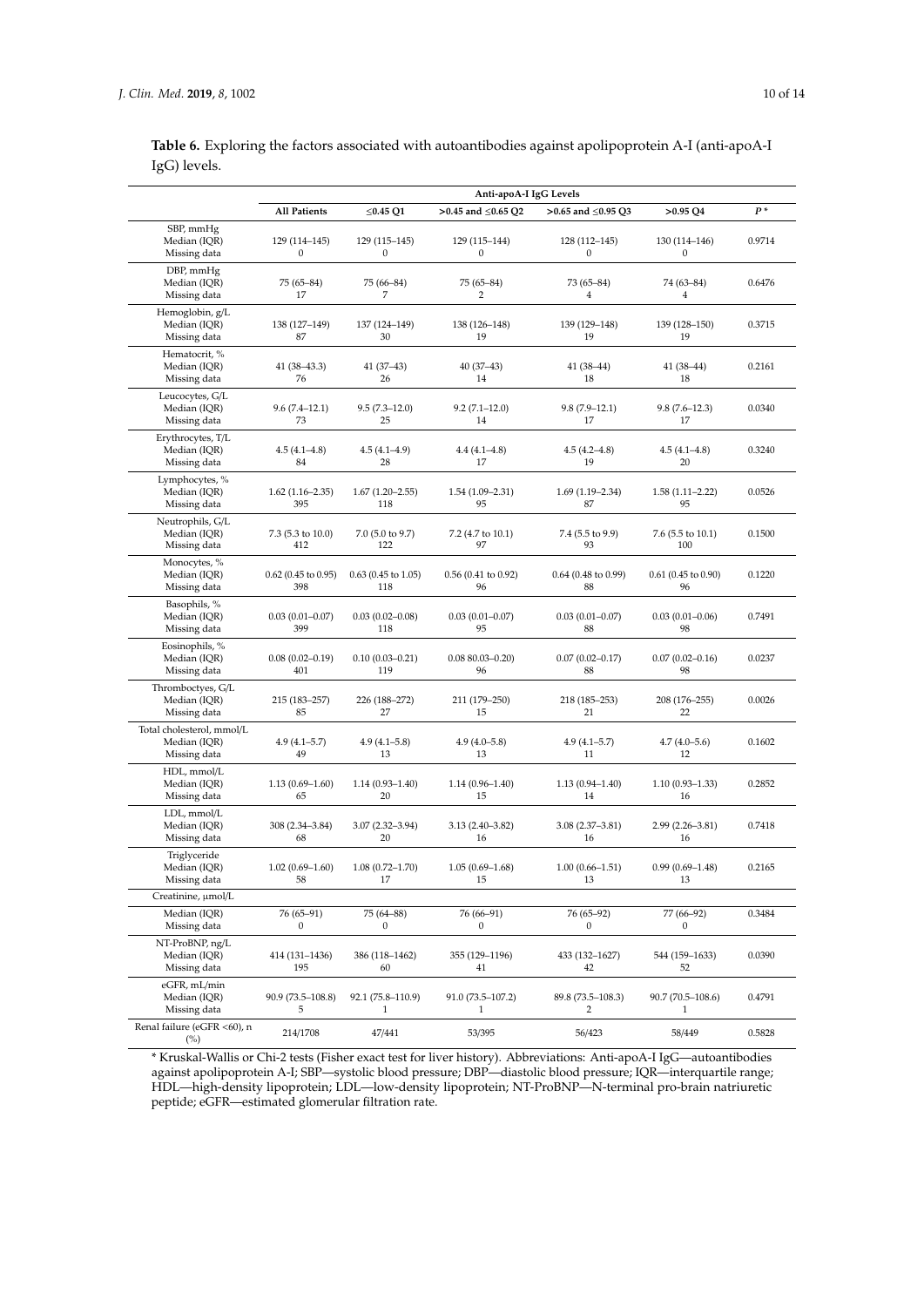#### **4. Discussion**

The key finding of the present study is that anti-apoA-I IgG was predictive of incident MACE independently of the GRACE score 2.0, one of the strongest prognostic stratification tools currently validated in ACS. Furthermore, the prognostic accuracy of the GRACE score was slightly improved (+2%) by adding anti-apoA-I IgGs to it, according to C-statistics. Because of the important controversy regarding the reliability of C-statistics comparison and reclassification statistics (net reclassification index and integrated discrimination index) in embedded models due to the important false positive findings [\[34,](#page-13-10)[35\]](#page-13-11), we did not perform further statistical analyses to interpret this difference. Indeed, we feel that a 2% increase in C-statistics is unlikely to be clinically meaningful or to change current clinical practice in ACS. Nevertheless, these results strengthen the proof-of-principle that anti-apoA-I IgGs are predictive of a poor CV prognosis, as suggested earlier in the general population and in different high CV risk settings [\[11](#page-12-2)[–17,](#page-12-9)[20](#page-12-7)[–22\]](#page-12-3).

The second notable finding of this study is that the association between anti-apoA-I IgGs and MACE was not linear over the full range of anti-apoA-I IgG values. Indeed, the relationship was linear for the first 87% anti-apoA-I IgG values but started to decline for the remaining 23% highest anti-apoA-I IgG values. According to Cox regression models with splines confirming the significant nature of this non-linear relationship with MACE, we hypothesized that anti-apoA-I IgGs would mirror the U-shaped relationship between HDL-cholesterol and outcomes reported lately [\[27\]](#page-13-3). Nevertheless, there was no association between HDL-cholesterol and MACE or between HDL-cholesterol and anti-apoA-I IgGs in this study. Furthermore, due to the small number of events in this last 23% portion of anti-apoA-I IgG values, the confidence intervals of our regression model increased, preventing us from concluding on a possibly inverted U-shape relationship with MACE or the occurrence of a plateau at high anti-apoA-I IgG values. To the best of our knowledge, this is the first report of a non-linear association between anti-apoA-I IgG levels and MACE. Whether this non-linear association is specific for the ACS population is still elusive, but should be taken into account in future studies in order to avoid possible false negative findings related to the classic assumption of a proportional risk increase between anti-apoA-I IgG levels and hazards.

To further explore the possible associations between biological and clinical parameters with anti-apoA-I IgG levels in ACS, our linear regression analyses of anti-apoA-I IgG quartiles did not identify specific items markedly associated with anti-apoA-I IgG, and we did not reproduce the often reported association with previous MI history [\[11,](#page-12-2)[20](#page-12-7)[–22\]](#page-12-3). Interestingly, a trend was observed with the presence of valvular diseases, and an inverse relationship with the history of diabetes. This possible association with the presence of valvular diseases is in line with the concept supporting a causal role between humoral autoimmunity and different valvular diseases historically exemplified by rheumatic heart disease [\[6\]](#page-12-0). Nevertheless, as anti-apoA-I IgGs have never been shown to be associated with valvular diseases, these results open a new field of investigations, especially as we could not specify more in detail with which specific valvular disease these autoantibodies were associated. Furthermore, as anti-apoA-I IgGs were found to be higher in type 2 diabetic patients and associated with a CVD [\[17\]](#page-12-9), the inverse association reported here between the prevalence of diabetes across anti-apoA-I IgG quartiles was unexpected and thus requires further confirmation. Of note, we did not retrieve any association between anti-apoA-I IgG and hs-CRP levels, despite previous reports, notably in the general population, where such association was retrieved [\[11\]](#page-12-2). Because anti-apoA-I IgG has been shown to promote various inflammatory cytokines production [\[10\]](#page-12-1), including interleukin-6 regulating CRP liver production, this absence of association was unexpected. The reason for such difference is unknown and may be explained by differences related to the acute phase the samples of ACS patients were taken when compared to the stable situation of CoLaus individuals.

On the other hand, the inverse associations retrieved between these antibodies and lymphocyte and platelet counts are similar to what has been retrieved in HIV patients [\[36\]](#page-13-12), and the possible causal nature of such associations is still under investigation. The inverse association between anti-apoA-I IgGs and eosinophil counts has not been reported. Whether patients with high anti-apoA-I IgG levels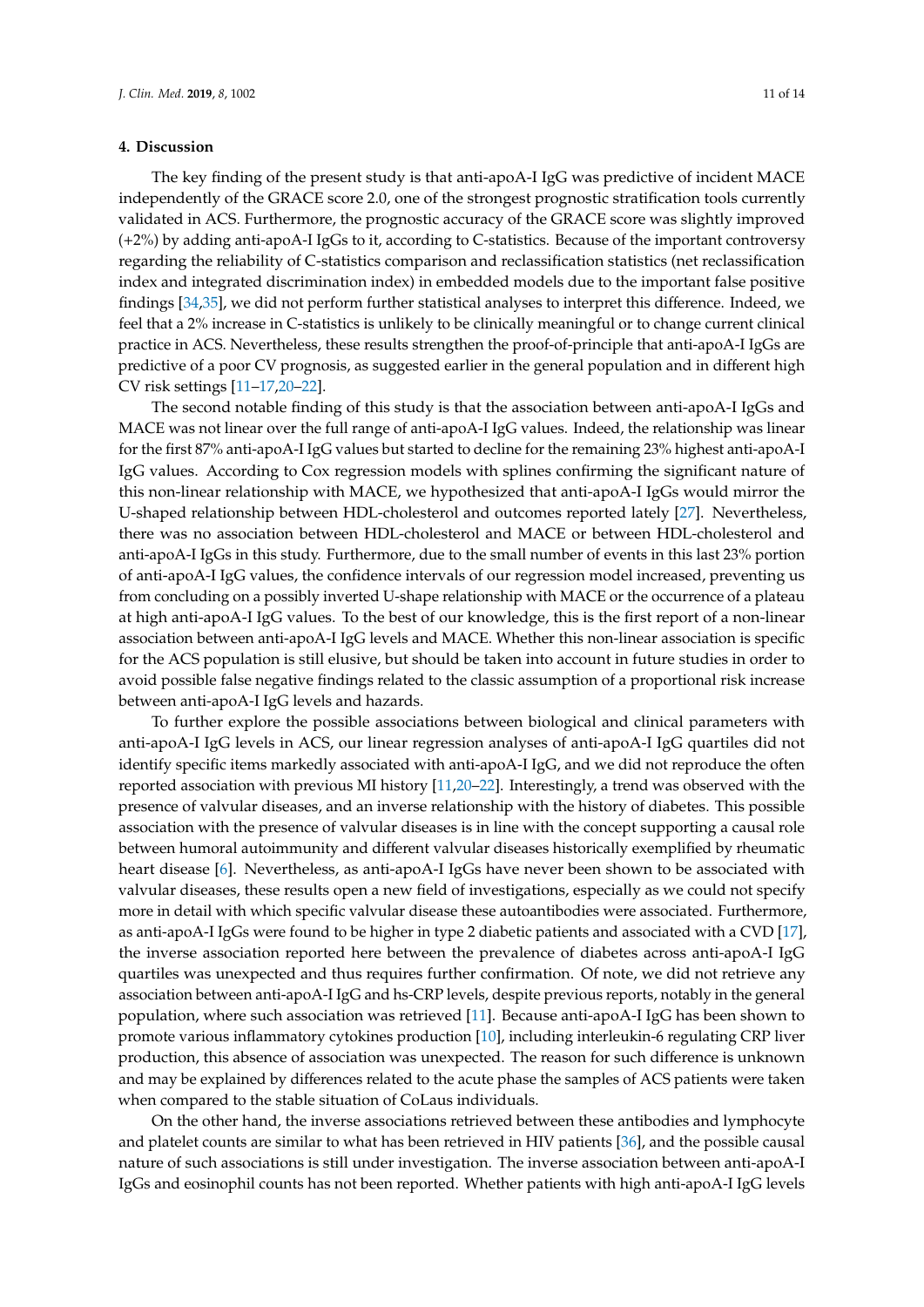could be less prone to develop an allergic coronary syndrome (known as the Kounis syndrome) [\[37\]](#page-13-13) should be further explored. The weak but significant positive anti-apoA-I IgG correlation with NT-proBNP, one of the strongest prognostic biomarkers of mitigated prognosis, may be related to the prognostic value previously ascribed to anti-apoA-I IgGs in different settings [\[11–](#page-12-2)[17,](#page-12-9)[20](#page-12-7)[–22\]](#page-12-3). Because experimental evidence indicates that these autoantibodies could per se promote atherogenesis and atherothrombosis, as well as mitigate mouse survival by eliciting sterile inflammation through TLR2/4 and CD14 signaling [\[22–](#page-12-3)[25\]](#page-13-1), the present results reinforce the notion that anti-apoA-I IgGs could represent a future therapeutic target rather than a mere innocent bystander. Nevertheless, due to the non-linear relationship between these antibodies and MACE, knowing whether and how assessing anti-apoA-I IgG levels could affect current medical practice remains to be demonstrated.

The major limitation of this study relies on the fact that we did not assess other auto-antibodies of potential CV relevance, which is outside of the scope of the present work. The strength of the study relies on the fact that so far, it represents the largest and best characterized ACS cohort studying the prognostic value of anti-apoA-I IgGs in ACS.

## **5. Conclusions**

In conclusion, anti-apoA-I IgGs are associated with incident MACE in ACS, independently of the GRACE 2.0 score, and with a nonlinear relationship to the hazards. Whether anti-apoA-I IgGs could provide incremental information over the existing risk stratification tool still needs to be determined.

**Supplementary Materials:** The following are available online at http://[www.mdpi.com](http://www.mdpi.com/2077-0383/8/7/1002/s1)/2077-0383/8/7/1002/s1, Figure S1: Hazard ratio for the association between anti-apoA-I IgGs levels and specific endpoints of the composite MACE outcome assessed with Cox models accounting for the potential non linearity (with splines) of the relationship and adjusted for categories of the GRACE score, Table S1: Spearman Correlation coefficients between anti-apoA-I IgG and other continuous variables of interest

**Author Contributions:** N.V., S.P., R.K., and F.M. conceived and designed the study; methodology, N.V., S.P., C.C., R.K., and F.M.; software, C.C.; validation, N.V., S.P., C.C., B.G., J.V., L.R., D.C., S.C., D.N., N.R., S.W., S.H., W.Z., L.X., A.V.E., C.M., T.F.L., R.K., and F.M.; formal analysis, N.V., C.C., investigation, N.V., S.P., C.C., B.G., J.V., L.R., D.C., S.C., D.N., N.R., S.W., S.H., W.Z., L.X., A.V.E., C.M., T.F.L., R.K., and F.M.; resources, see funding; data curation, N.V., C.C.; writing—original draft preparation, N.V., S.P.; writing—review and editing, N.V., S.P., C.C., B.G., J.V., L.R., D.C., S.C., D.N., N.R., S.W., S.H., W.Z., L.X., A.V.E., C.M., T.F.L., R.K., and F.M. All authors have read and approved the final manuscript.

**Funding:** This work was supported by the Swiss National Science Foundation (SPUM 33CM30-124112 and 32473B\_163271, 310030-163335 and 310030\_1407736) and by the De Reuter Foundation (315112); the Leenaards Foundation (3698); the Swiss Heart Foundation; the Foundation Leducq and the Foundation for Cardiovascular Research – Zurich Heart House, Zurich. The SPUM consortium was also supported by Roche Diagnostics, Rotkreuz, Switzerland (providing the kits for high-sensitivity troponin T), Eli Lilly, Indianapolis (USA), AstraZeneca, Zug; Medtronic, Münchenbuchsee; Merck Sharpe and Dome (MSD), Lucerne; Sanofi-Aventis, Vernier; St. Jude Medical, Zurich (all Switzerland).

**Conflicts of Interest:** The authors declare no conflict of interest.

#### **References**

- <span id="page-11-0"></span>1. Hansson, G.K.; Hermansson, A. The immune system in atherosclerosis. *Nat. Immunol.* **2011**, *12*, 204–212. [\[CrossRef\]](http://dx.doi.org/10.1038/ni.2001)
- 2. Ketelhuth, D.F.; Hansson, G.K. Modulation of Autoimmunity and Atherosclerosis—Common Targets and Promising Translational Approaches Against Disease. *Circ. J.* **2015**, *79*, 924–933. [\[CrossRef\]](http://dx.doi.org/10.1253/circj.CJ-15-0167)
- <span id="page-11-1"></span>3. Ketelhuth, D.F.; Hansson, G.K. Adaptive Response of T and B Cells in Atherosclerosis. *Circ. Res.* **2016**, *118*, 668–678. [\[CrossRef\]](http://dx.doi.org/10.1161/CIRCRESAHA.115.306427)
- <span id="page-11-2"></span>4. Libby, P.; Tabas, I.; Fredman, G.; Fisher, E.A. Inflammation and its resolution as determinants of acute coronary syndromes. *Circ. Res.* **2014**, *114*, 1867–1879. [\[CrossRef\]](http://dx.doi.org/10.1161/CIRCRESAHA.114.302699)
- <span id="page-11-3"></span>5. Tsiantoulas, D.; Diehl, C.J.; Witztum, J.L.; Binder, C.J. B Cells and Humoral Immunity in Atherosclerosis. *Circ. Res.* **2014**, *114*, 1743–1756. [\[CrossRef\]](http://dx.doi.org/10.1161/CIRCRESAHA.113.301145)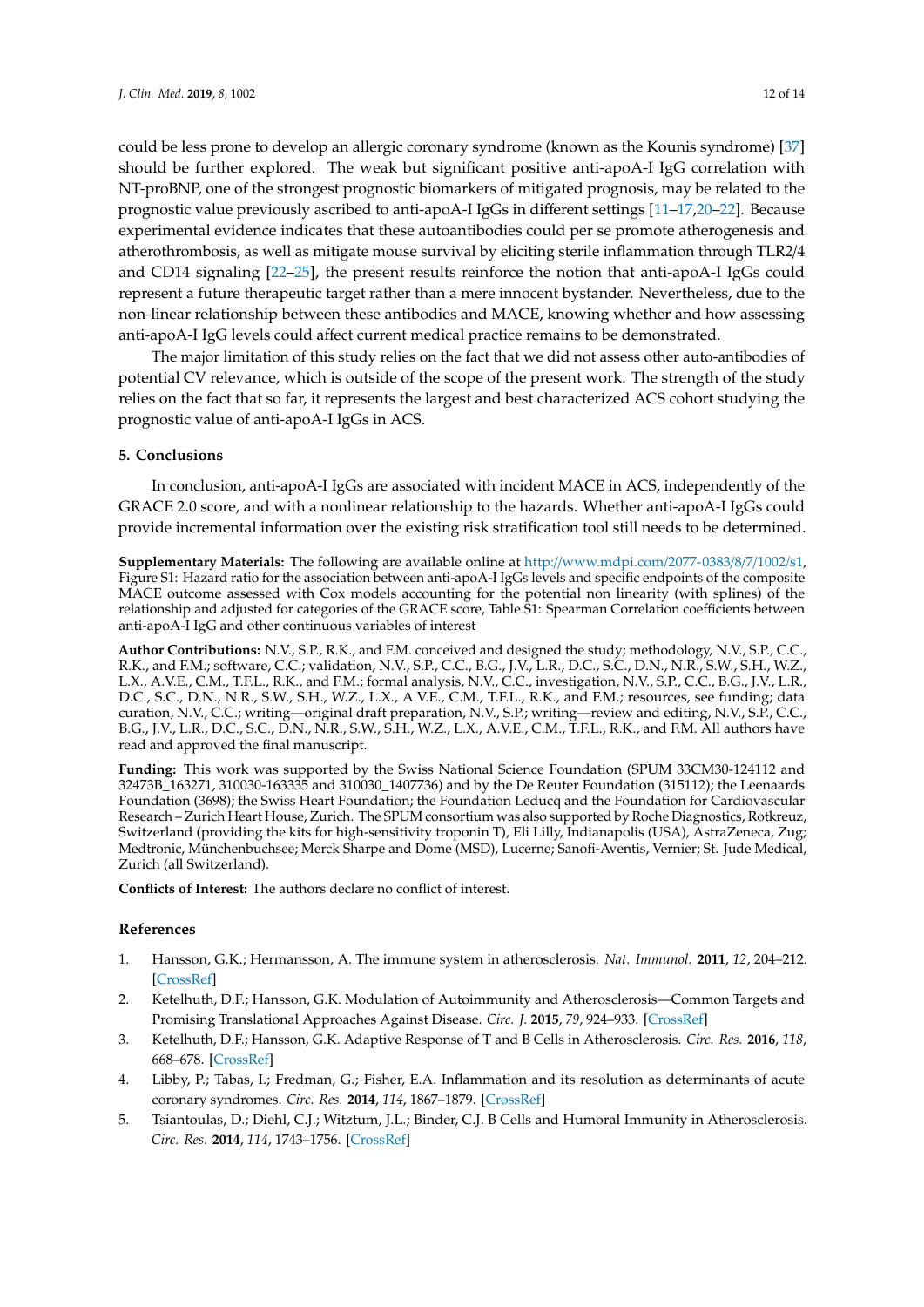- <span id="page-12-0"></span>6. Carapetis, J.R.; Beaton, A.; Cunningham, M.W.; Guilherme, L.; Karthikeyan, G.; Mayosi, B.M.; Sable, C.; Steer, A.; Wilson, N.; Wyber, R.; et al. Acute rheumatic fever and rheumatic heart disease. *Nat. Rev. Dis. Prim.* **2016**, *2*, 15084. [\[CrossRef\]](http://dx.doi.org/10.1038/nrdp.2015.84)
- 7. Cunningham, M.W. Rheumatic Fever, Autoimmunity, and Molecular Mimicry: The Streptococcal Connection. *Int. Rev. Immunol.* **2014**, *33*, 314–329. [\[CrossRef\]](http://dx.doi.org/10.3109/08830185.2014.917411)
- 8. Lazzerini, P.E.; Capecchi, P.L.; Laghi-Pasini, F.; Boutjdir, M. Autoimmune channelopathies as a novel mechanism in cardiac arrhythmias. *Nat. Rev. Cardiol.* **2017**, *14*, 521–535. [\[CrossRef\]](http://dx.doi.org/10.1038/nrcardio.2017.61)
- 9. Meier, L.A.; Binstadt, B.A. The Contribution of Autoantibodies to Inflammatory Cardiovascular Pathology. *Front. Immunol.* **2018**, *9*, 911. [\[CrossRef\]](http://dx.doi.org/10.3389/fimmu.2018.00911)
- <span id="page-12-1"></span>10. Satta, N.; Vuilleumier, N. Auto-Antibodies As Possible Markers and Mediators of Ischemic, Dilated, and Rhythmic Cardiopathies. *Curr. Drug Targets* **2015**, *16*, 342–360. [\[CrossRef\]](http://dx.doi.org/10.2174/1389450115666141125122416)
- <span id="page-12-2"></span>11. Antiochos, P.; Marques-Vidal, P.; Virzi, J.; Pagano, S.; Satta, N.; Bastardot, F.; Hartley, O.; Montecucco, F.; Mach, F.; Waeber, G.; et al. Association between anti-apolipoprotein A-1 antibodies and cardiovascular disease in the general population. *Thromb. Haemost.* **2016**, *116*, 764–771.
- <span id="page-12-8"></span>12. Antiochos, P.; Marques-Vidal, P.; Virzi, J.; Pagano, S.; Satta, N.; Hartley, O.; Montecucco, F.; Mach, F.; Kutalik, Z.; Waeber, G.; et al. Impact of CD14 Polymorphisms on Anti-Apolipoprotein A-1 IgG-Related Coronary Artery Disease Prediction in the General PopulationHighlights. *Arter. Thromb. Vasc. Boil.* **2017**, *37*, 2342–2349. [\[CrossRef\]](http://dx.doi.org/10.1161/ATVBAHA.117.309602)
- <span id="page-12-5"></span>13. Antiochos, P.; Marques-Vidal, P.; Virzi, J.; Pagano, S.; Satta, N.; Hartley, O.; Montecucco, F.; Mach, F.; Kutalik, Z.; Waeber, G.; et al. Anti-Apolipoprotein A-1 IgG Predict All-Cause Mortality and Are Associated with Fc Receptor-Like 3 Polymorphisms. *Front. Immunol.* **2017**, *8*, 2234. [\[CrossRef\]](http://dx.doi.org/10.3389/fimmu.2017.00437)
- 14. Batuca, J.; Amaral, M.; Favas, C.; Justino, G.; Papoila, A.; Ames, P.; Alves, J. Antibodies against HDL Components in Ischaemic Stroke and Coronary Artery Disease. *Thromb. Haemost.* **2018**, *118*, 1088–1100. [\[CrossRef\]](http://dx.doi.org/10.1055/s-0038-1645857)
- <span id="page-12-4"></span>15. Batuca, J.R.; Amaral, M.C.; Favas, C.; Paula, F.S.; Ames, P.R.J.; Papoila, A.L.; Delgado Alves, J. Extended-Release Niacin Increases Anti-Apolipoprotein a-I Antibodies That Block the Antioxidant Effect of High-Density Lipoprotein-Cholesterol: The Explore Clinical Trial. *Br. J. Clin. Pharmacol.* **2017**, *83*, 1002–1010. [\[CrossRef\]](http://dx.doi.org/10.1111/bcp.13198)
- <span id="page-12-6"></span>16. Carbone, F.; Satta, N.; Montecucco, F.; Virzi, J.; Burger, F.; Roth, A.; Roversi, G.; Tamborino, C.; Casetta, I.; Seraceni, S.; et al. Anti-ApoA-1 IgG serum levels predict worse post-stroke outcomes. *Eur. J. Clin. Investig.* **2016**, *46*, 805–817. [\[CrossRef\]](http://dx.doi.org/10.1111/eci.12664)
- <span id="page-12-9"></span>17. El-Lebedy, D.; Rasheed, E.; Kafoury, M.; Haleem, D.A.-E.; Awadallah, E.A.A.-S.; Ashmawy, I. Anti-apolipoprotein A-1 autoantibodies as risk biomarker for cardiovascular diseases in type 2 diabetes mellitus. *J. Diabetes its Complicat.* **2016**, *30*, 580–585. [\[CrossRef\]](http://dx.doi.org/10.1016/j.jdiacomp.2016.02.014)
- 18. Keller, P.F.; Pagano, S.; Roux-Lombard, P.; Sigaud, P.; Rutschmann, O.T.; Mach, F.; Hochstrasser, D.; Vuilleumier, N. Autoantibodies against Apolipoprotein a-1 and Phosphorylcholine for Diagnosis of Non-St-Segment Elevation Myocardial Infarction. *J. Intern. Med.* **2012**, *271*, 451–462. [\[CrossRef\]](http://dx.doi.org/10.1111/j.1365-2796.2011.02479.x)
- 19. Lagerstedt, J.O.; Dalla-Riva, J.; Marinkovic, G.; Del Giudice, R.; Engelbertsen, D.; Burlin, J.; Petrlova, J.; Lindahl, M.; Bernfur, K.; Melander, O.; et al. Anti-Apoa-I Igg Antibodies Are Not Associated with Carotid Artery Disease Progression and First-Time Cardiovascular Events in Middle-Aged Individuals. *J. Intern. Med.* **2019**, *285*, 49–58. [\[CrossRef\]](http://dx.doi.org/10.1111/joim.12817)
- <span id="page-12-7"></span>20. Vuilleumier, N.; Bas, S.; Pagano, S.; Montecucco, F.; Guerne, P.-A.; Finckh, A.; Lovis, C.; Mach, F.; Hochstrasser, D.; Gabay, C.; et al. Anti-apolipoprotein A-1 IgG predicts major cardiovascular events in patients with rheumatoid arthritis. *Arthritis Rheum.* **2010**, *62*, 2640–2650. [\[CrossRef\]](http://dx.doi.org/10.1002/art.27546)
- 21. Vuilleumier, N.; Montecucco, F.; Spinella, G.; Pagano, S.; Bertolotto, M.B.; Pane, B.; Pende, A.; Galan, K.; Roux-Lombard, P.; Combescure, C.; et al. Serum levels of anti-apolipoprotein A-1 auto-antibodies and myeloperoxidase as predictors of major adverse cardiovascular events after carotid endarterectomy. *Thromb. Haemost.* **2013**, *109*, 706–715.
- <span id="page-12-3"></span>22. Vuilleumier, N.; Rossier, M.F.; Pagano, S.; Python, M.; Charbonney, E.; Nkoulou, R.; James, R.; Reber, G.; Mach, F.; Roux-Lombard, P. Anti-apolipoprotein A-1 IgG as an independent cardiovascular prognostic marker affecting basal heart rate in myocardial infarction. *Eur. Hear. J.* **2010**, *31*, 815–823. [\[CrossRef\]](http://dx.doi.org/10.1093/eurheartj/ehq055)